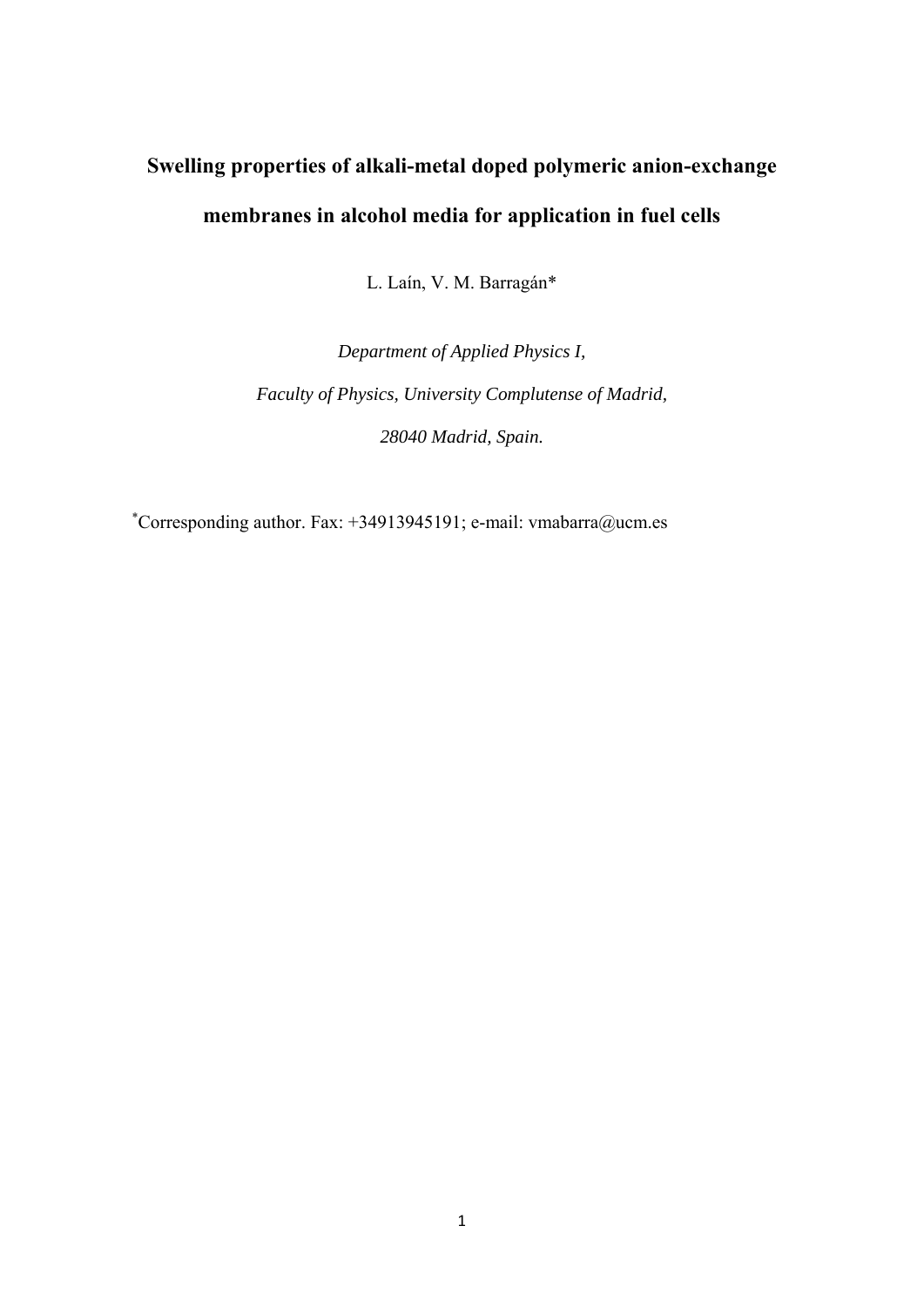#### ABSTRACT

Swelling properties of four commercial anion-exchange membranes with different structure have been analyzed in several hydro-organic media. With this target, the liquid uptake and the surface expansion of the membranes in contact with different pure liquids, water and alcohols (methanol, ethanol and 1-propanol), and with water-alcohol mixtures with different concentrations have been experimentally determined in presence and in absence of an alkaline medium (LiOH, NaOH and KOH of different concentrations). The alkali-metal doping effect on the membrane water uptake has also been investigated, analyzing the influence of the hydroxide concentration and the presence of an alcohol in the doping solution. The results show that the membrane structure plays an essential role in the influence that alcohol nature and alkaline media has on the selective properties of the membrane. The heterogeneous membranes, with lower density, show higher liquid uptakes and dimensional changes than the homogeneous membranes, regardless of the doping conditions.

*Keywords:* Anion-exchange membrane, swelling properties, doping capacity; alkaline fuel cell; alcohol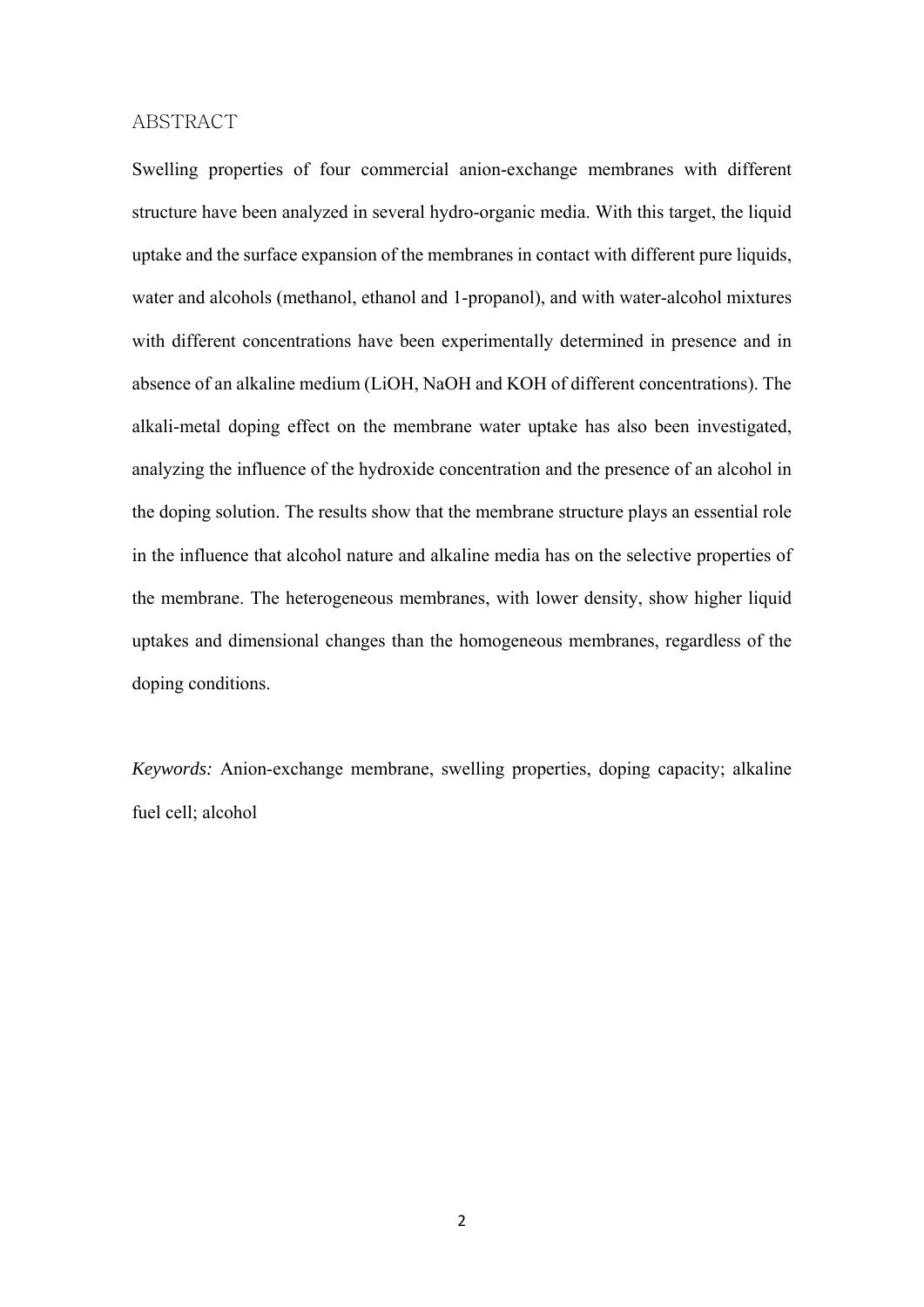#### **1. Introduction**

Fuel cells directly convert chemical energy into electrical energy and provide an attractive alternative power source. Among the various types of fuel cells, the direct alcohol fuel cells (DAFCs) have advantages that include high energy density, low emission of pollutants, and the ability to use liquid fuels, with a broad range of applications as portable electronic equipment and biomedical devices [1]. To overcome the drawbacks of acid fuel cells using proton-exchange membranes, alkaline fuel cells (AFCs) using solid anionexchange membranes evoked great interest. AFCs present advantages as better corrosion resistance and faster kinetics of oxygen reduction reactions in an alkaline media, which allows the use of non-noble catalysts [2]. The use of anion-exchange membranes as solid polymer in AFCs avoids the problems of the liquid electrolyte. In addition, the water management is improved due to the electro-osmotic drag transporting water way from the cathode to the anode reducing the alcohol crossover problem [2-4].

 Currently interest in technologies utilizing anion-selective membranes is rapidly increasing [4-8], not only in relation to alkaline fuel cell and water electrolysis, but also in areas of water treatment and food industry, electrodialysis and electrodeionization, energy storage and recovery [9-13]. For these reasons, properties of anion-exchange membranes have recently received an increasing attention in order to obtain better anionexchange membranes for increasing the performance of solid alkaline direct alcohol fuel cells (SADAFCs) [14,15], as well as for comparing them with cation exchange membranes to be applied in SADAFCs [3,16-18].

As compared with their counterparts –cation-exchange membrane, anion-exchange membranes are an emerging technology that offers the promise of reducing the catalyst cost, while achieving high power density of direct alcohol fuel cells. Hence, the understanding of water transport properties through this new type of membranes becomes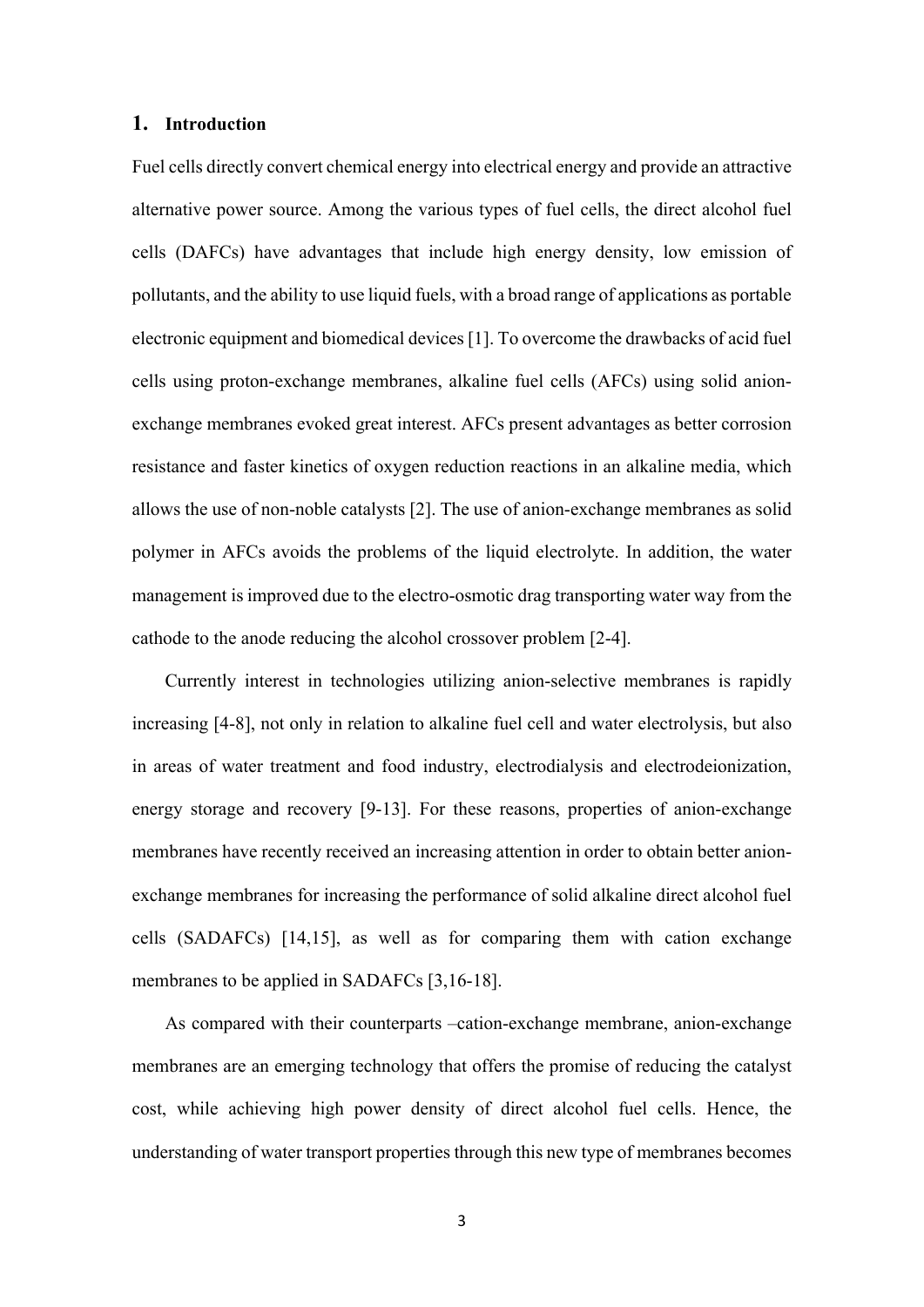essential [15]. The DAFC operated in the hydroxide-conduction mode offers a cost advantage, especially on polymer electrolyte and catalysts compared to the analogous proton exchange mode [19]. When (OH) ions are present in the fuel stream, comparison between an alkaline and an acidic direct alcohol fuel cell, both using the same catalyst, indicates a better performance of the former, independently of the type of fuel [2]. It has recently been demonstrated that, even using existing ion conductors and catalysts, an addition of an alkali (NaOH or KOH) to ethanol would enable anion-exchange membrane direct ethanol fuel cell attribute to the added base [16].

 As the core component of an alkaline anion-exchange membrane fuel cell, the electrolyte membrane plays a vital role in determining the cell performance. For this reason, numerous efforts have been made during the last few years to develop efficient alkaline anion-exchange membranes (AAEMs) for application in AFCs. Still, commercial AFCs appear to be in their early stages of developed [6]. AAEMs must possess high hydroxide conductivity, dimensional and mechanical stabilities. Two main problems, however, remain to be solved, namely low hydroxide conductivity and insufficient chemical stability against alkali attack at elevated temperature [7].

 The question of what type of membrane is more suitable in SADAFCs with an added base remains unclear. A porous structure into a polymeric membrane creates more open paths as well as higher surface area for ion transfer and the absorption of an electrolytic solution. The enhancement of electrolytic solution absorption and water uptake significantly help the increase of ionic conductivity [20]. Cross-linking and reinforcement can restrain membrane swelling and improve tensile strength of the membrane. It is also beneficial for the chemical stability of AAEMS [7].

 Research is needed in the aspects of characterizing of AAEM properties, including water uptake. Solvent uptake properties of the membrane are very important because the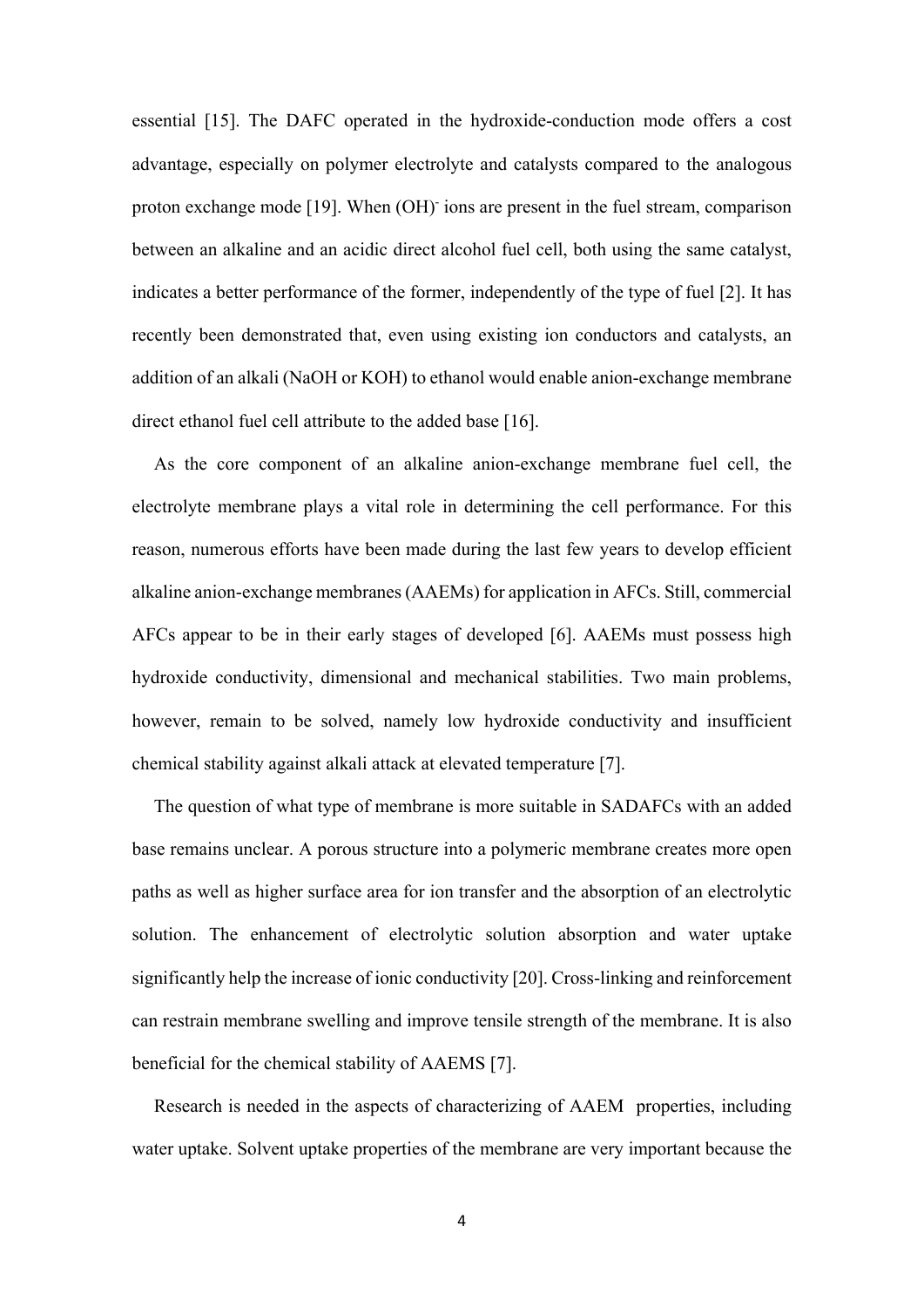transport behaviour is closely dependent on the amount of absorbed liquid. Since water is also known to assist the mass transport of alcohol and oxygen in a fuel cell, the solvent uptake measurement could serve as a quantitative measure of membrane performance for DAFC application as well.

 Hence the objective of this work was to make a systematic comparison of different heterogeneous and homogeneous polymeric anion-exchange membranes in alcohol media with an added base, and when membranes are doped by different hydroxide solutions and alcohols, in terms of membrane swelling properties.

# **2. Material and methods**

# *2.1. Materials*

Four different commercial anion-exchange membranes were tested in this study. Ralex membranes, AM(H)-PES (hereafter named PES) and AM(H)-PP (hereafter named PP), Neosepta AMX membrane (hereafter named AMX), and Fumasep FAP-450 (hereafter named FAP). Some of their main properties are given in Table 1.

| Membrane   | $\boldsymbol{d}$<br>$(\mu m)^*$ | <b>IEC</b><br>$(\text{meq g}^{-1})$ | Selectivity* | Electric*<br>Resistance<br>$(\Omega$ cm <sup>2</sup> ) | $\pmb{\rho}$<br>$(\text{kg m}^{-3})^{**}$ |
|------------|---------------------------------|-------------------------------------|--------------|--------------------------------------------------------|-------------------------------------------|
| <b>PES</b> | 450                             | 1.8                                 | > 0.95       | < 7.5                                                  | 945                                       |
| <b>PP</b>  | 440                             | 1.8                                 | > 0.95       | ${}<\,8.0$                                             | 917                                       |
| <b>AMX</b> | 140                             | 1.5                                 | $\geq 0.98$  | < 3.5                                                  | 1090                                      |
| FAP        | 50                              | 1.2                                 | > 0.92       | < 1.5                                                  | 1132                                      |

Table 1- Properties of the used membranes.

\*Provided by the manufacturer [21-24].

\*\*Measured.

PES and PP membranes are composites formed from ion-exchange resins with polyethylene basic binder on base quaternary ammonium. Both membranes have different reinforcing material, PES membrane is a polyester fitting fabric and PP is a polypropylene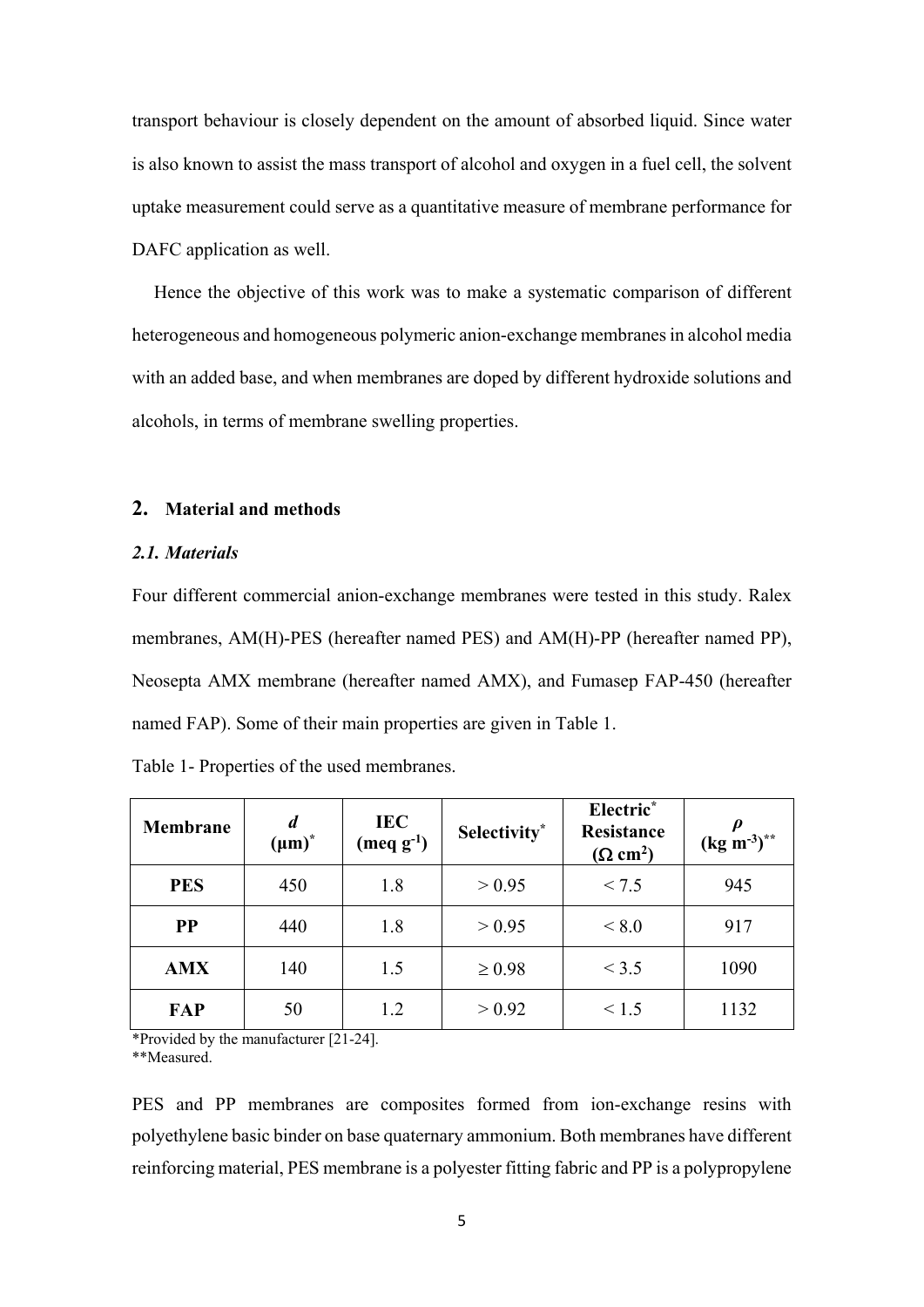fitting fabric. AMX membrane is composed of a styrene divinylbenzene copolymers with tri-alkyl ammonium fixed charge groups. It contains a reinforcing inert mesh. FAP membrane is a non-reinforced, fluorinated anion exchange membrane. Figure 1 shows the basic chemical structure of a quaternary ammonium-type anion-exchange membrane and of a fluorinated-type anion-exchange membrane.



**Fig. 1-** Typical chemistry structure (a) of a quaternary ammonium-type anion-exchange membrane (Neosepta AMX membrane), (b) of a fluorinated-type anion-exchange membrane.

 The membranes can be divided with respect to their structure and preparation into two categories: Ralex PES and PP membranes are considered as heterogeneous membranes,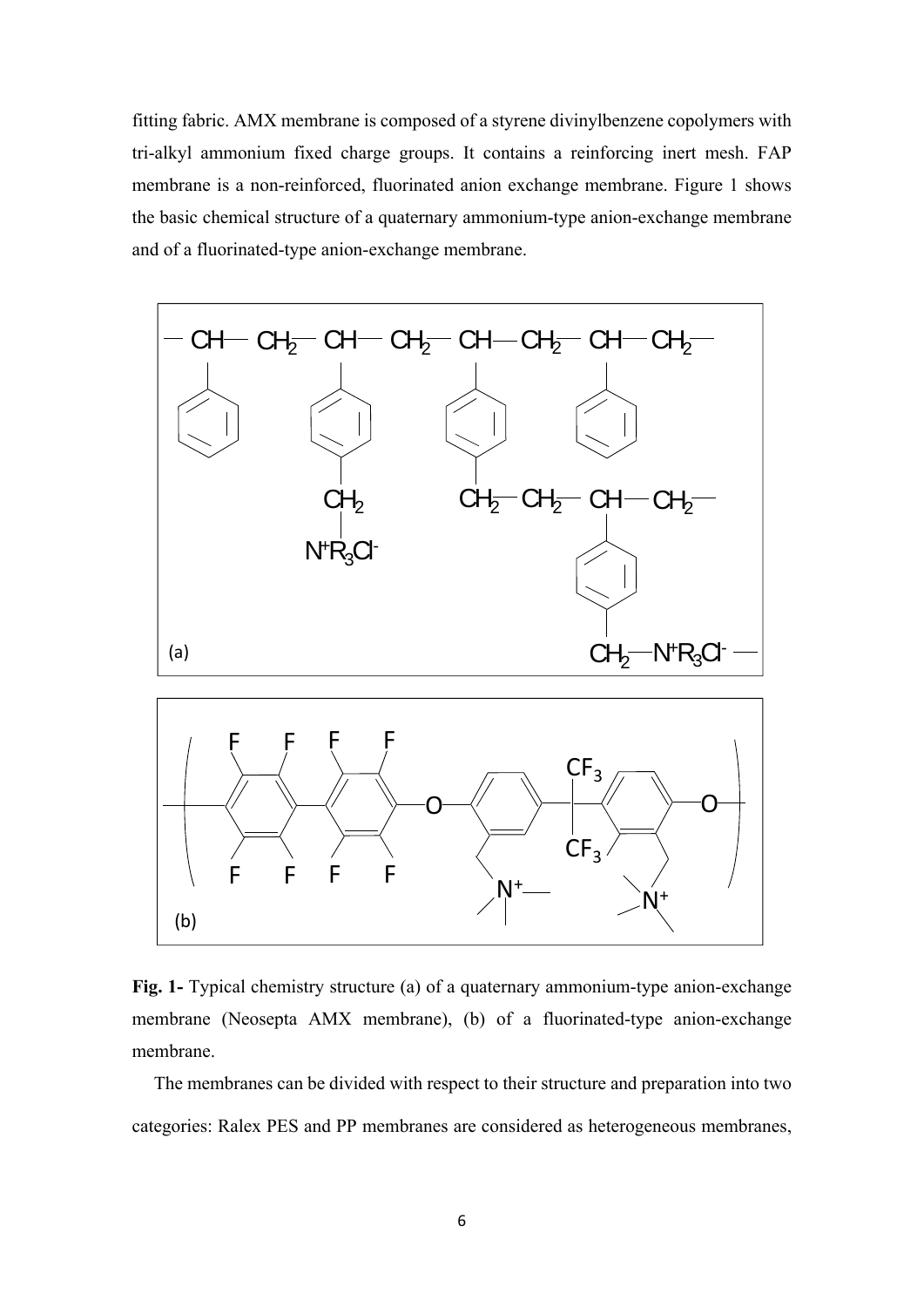whereas AMX and FAP are considered as homogeneous membranes. Membranes were used as received, without any previous treatment.

 The materials used in the experiments were water, methanol (MeOH), ethanol (EtOH) and 1-prophanol (1-PrOH) as pure liquids, and water-alcohol mixtures of 1M and 2M concentration as solvents. Table 2 shows some properties of the pure liquids and mixtures used as solutions.

| <b>Pure Liquid</b> |                                 | D<br>$(kg m^{-3})^*$ | $\bar{\mathbf{v}}^*$<br>(mPa s) | $\boldsymbol{M}$<br>$(10^{-3}$ kg mol <sup>-1</sup> ) |
|--------------------|---------------------------------|----------------------|---------------------------------|-------------------------------------------------------|
| Water              | H <sub>2</sub> O                | 995.7                | 0.797                           | 18.0                                                  |
| <b>MeOH</b>        | CH <sub>4</sub> O               | 782.0                | 0.508                           | 32.04                                                 |
| <b>EtOH</b>        | $C_2H_6O$                       | 781.3                | 0.987                           | 46.07                                                 |
| $1-PrOH$           | C <sub>3</sub> H <sub>8</sub> O | 796.4                | 1.726                           | 60.09                                                 |
|                    | <b>Water-Alcohol Mixture</b>    |                      | $\vec{v}$<br>(mPa s)            |                                                       |
|                    | <b>MeOH</b>                     | 999.2                | 0.756                           |                                                       |
| 1M                 | <b>EtOH</b>                     | 976.4                | 0.709                           |                                                       |
|                    | $1-PrOH$                        | 990.2                | 0.920                           |                                                       |
|                    | <b>MeOH</b>                     | 984.7                | 0.939                           |                                                       |
| 2M                 | <b>EtOH</b>                     | 973.2                | 1.258                           |                                                       |
|                    | $1-PrOH$                        | 982.9                | 1.100                           |                                                       |

Table 2- Density  $(\rho)$ , viscosity  $(\nu)$ , and molar mass  $(M)$  of the used pure liquid, and density ( $\rho$ ) and viscosity ( $\nu$ ) of the used water-alcohol mixtures at 303 K.

 $\sqrt[3]{25,26}$ 

 LiOH, NaOH and KOH of 1M and 2M concentrations were used as alkaline salts. Pure pro-analysis grade chemicals and doubly distilled, degassed pure water were used.

# *2.2. Methods*

# *2.2.1. Solvent uptake and doping capacity*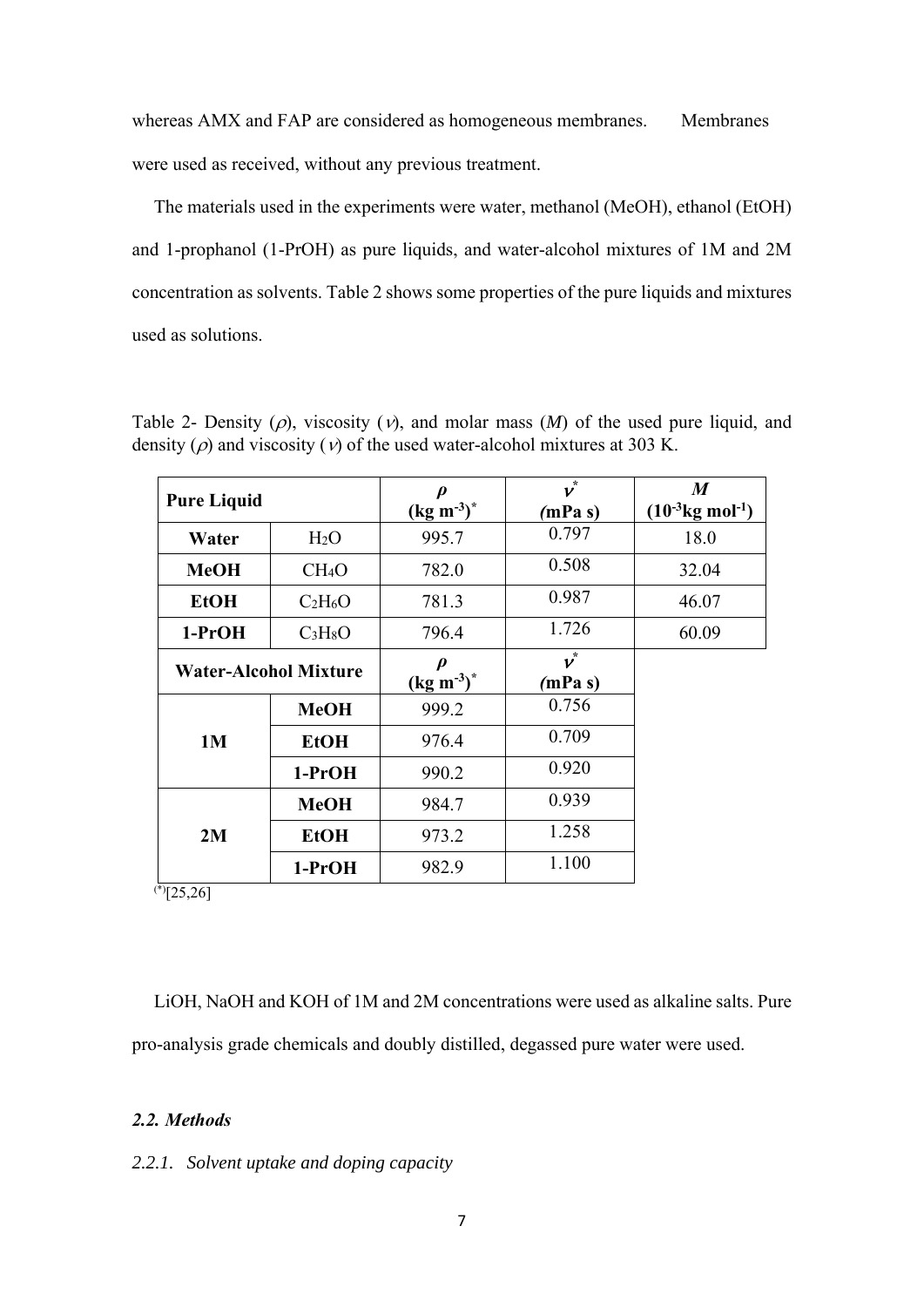The solvent uptake of the membranes in the different solutions was determined using the traditional gravimetric method. Before the experiments, the membrane samples were dried under vacuum for 24 h and weighted in a high precision balance  $(\pm 0.0001g)$ . After that, the samples were immersed in closed bottles containing the corresponding solution and allowed to equilibrate at 30 ºC. After 48 h of immersion the swollen membranes were taken out from the solutions, wiped carefully with filter paper in order to remove remained water drops, and weighted again. The increase in weight was equal to the weight of the liquid absorbed by the membrane. The solvent uptake was calculated from the weight of the swollen and dry membrane samples according to the expression [27]:

$$
S(\%) = \frac{m_w - m_d}{m_d} \times 100
$$
 (1)

where  $m<sub>w</sub>$  and  $m<sub>d</sub>$  are the masses of the swollen and dry membrane, respectively. The reproducibility of the measurements was checked in all cases.

The solvent content of the membrane can also be expressed as the average number of molecules per conducting functional group,  $\lambda$ , determined by [28]

$$
\lambda = \frac{S}{100 \text{ IEC } M_w} \tag{2}
$$

where IEC represents the ion-exchange capacity (*i.e*. the ionizable hydrophilic functional groups content per gram of polymer, eqg<sup>-1</sup>), and  $M_w$  is the molecular weight of the corresponding liquid.

To measure the membrane alkaline doping capacity, *AU*, the membranes were removed from the concentrated alkaline solution and washed in deionized water for several times to remove the free alkali remained in the membrane. Afterwards, the membranes were dried under vacuum for 24 h and weighted. The doping capacity was estimated as [29]: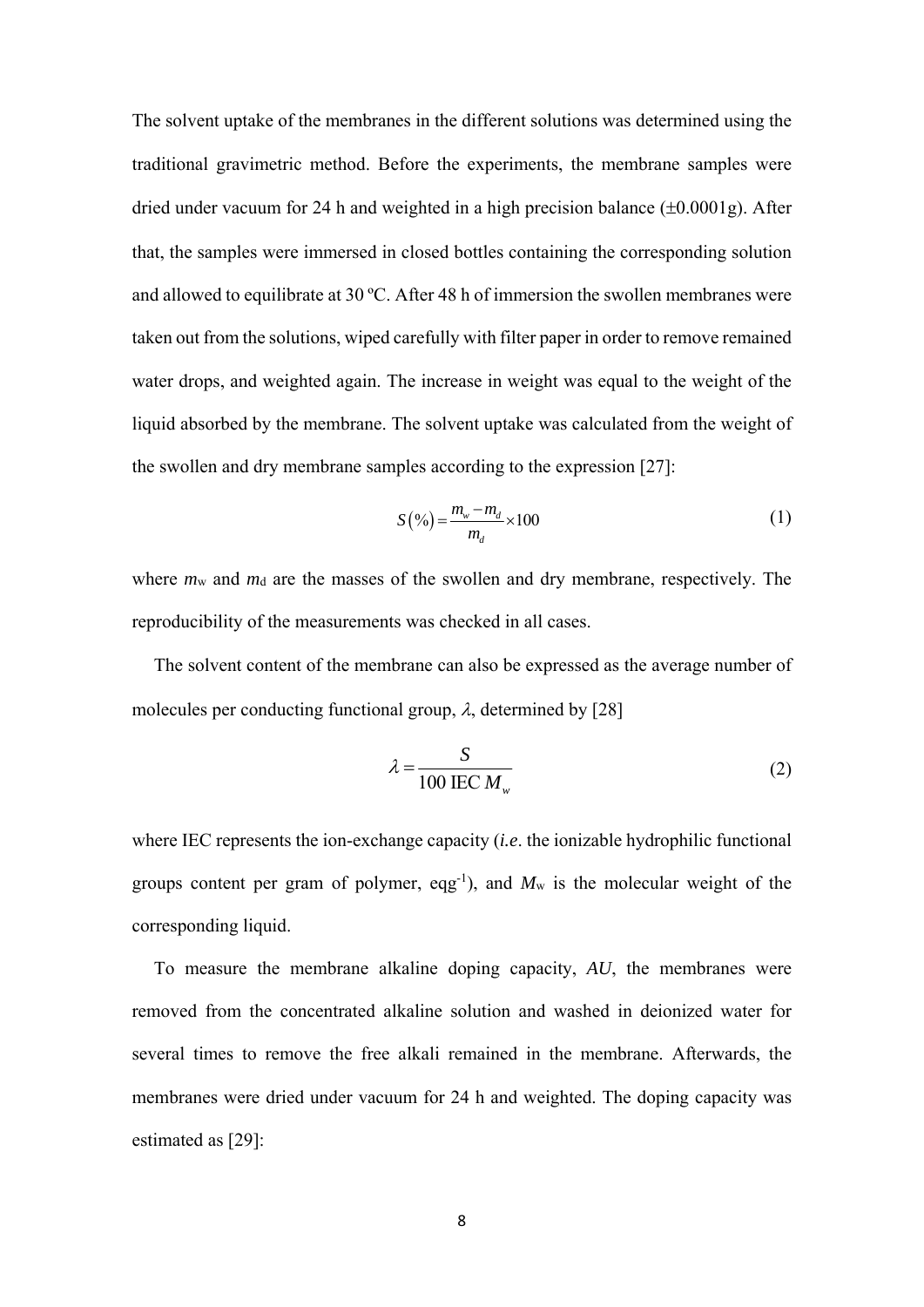$$
AU(^{9}\acute{q}) = \frac{m_{H-d} - m_{ll}}{m_{ll}} \times 100\tag{3}
$$

where  $m_{OH-d}$  is the mass of the corresponding dry doped membrane.

#### *2.2.2.Dimensional change*

The parameter considered to estimate the dimensional change of the membranes was the area of the surface sample. To determine the membrane surface expansion, samples of surface,  $A_d$ , approximately square about  $30x30$  mm<sup>2</sup> were used. The procedure was similar to the one used for determining the solvent uptake, but in this case, the length of the two sides of the sample was measured. The surface expansion was calculated from the change of the area according to the following expression:

$$
EA(\%) = \frac{A_v - A_d}{A_d} \times 100\tag{4}
$$

where  $A_w$  and  $A_d$  are the areas of the swollen and dry membrane, respectively.

The reproducibility of the measurements was checked in all cases.

#### *2.2.3.Porosity and Flory-Huggins (FH) interaction parameter*

The membrane void porosity  $\varphi$  (volume of free solution within the membrane per unit volume of wet membrane) can be expressed as a function of the solvent uptake *S* as follows [30]:

$$
\varphi = \left[1 + \frac{100\rho_l}{S\rho_m}\right]^{-1} \tag{5}
$$

where  $\rho_m$  and  $\rho_l$  are the densities of the dry membrane and the sorbed liquid, respectively.

 The analysis of the sorption properties of the membranes in a pure liquid can also be made using a model derived from the Flory-Huggins (FH) theory [31], which makes a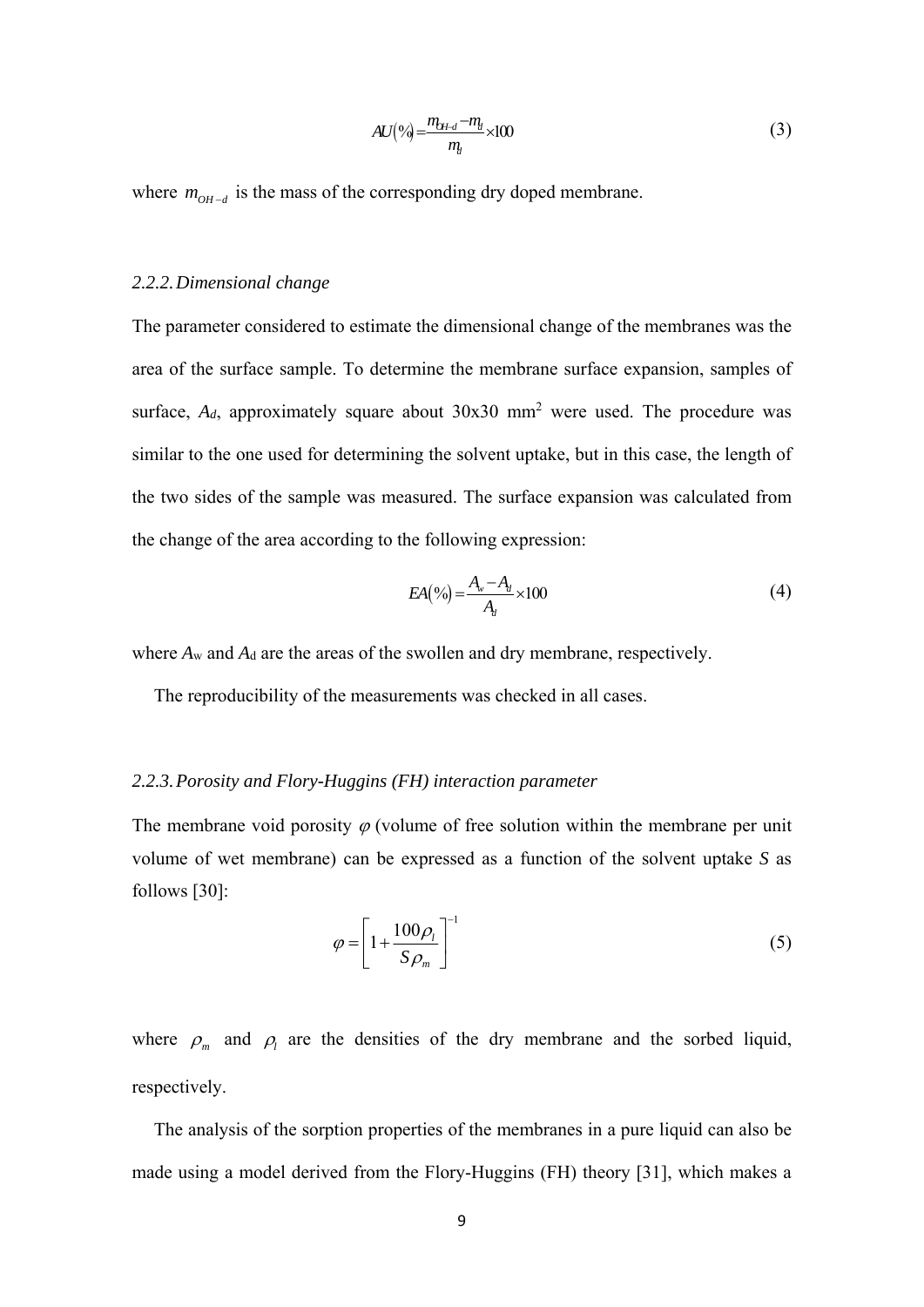statistical calculation of the different configurations of a polymer/liquid system upon some assumptions on molecular shapes and interactions. The model enables sorption modelling using a single parameter, the so-called FH interaction parameter, which is a reflection of the polymer/liquid affinity. The lowest FH parameter values describe the highest liquid sorption level and, thus the best affinities. The FH interaction parameter can be estimated from the membrane void porosity as:

$$
\chi = -\frac{\ln \varphi + (1 - \varphi)}{\left(1 - \varphi\right)^2}.
$$
\n<sup>(6)</sup>

# *2.2.4.Volumetric charge fixed concentration*

In some cases, the value of IEC is not particularly useful to characterize how a membrane works, because it doesn't consider the membrane swelling properties. A more appropriate measure of the true concentration of fixed charge groups is the volumetric fixed charge concentration of membrane immersed in the dissolution,  $\overline{X}$ . This value depends on both membrane and medium, and it can be estimate from the IEC, water uptake and density of the membrane and the density of the solvent, by means of the expression [31]:

$$
\overline{X} = \frac{\text{IEC}}{\frac{1}{\rho_m} + \frac{S}{100\rho_l}}.
$$
\n(7)

# **3. Results and discussion**

#### *3.1. Non-doped membranes in non- electrolyte solution*

#### *3.1.1. Swelling properties*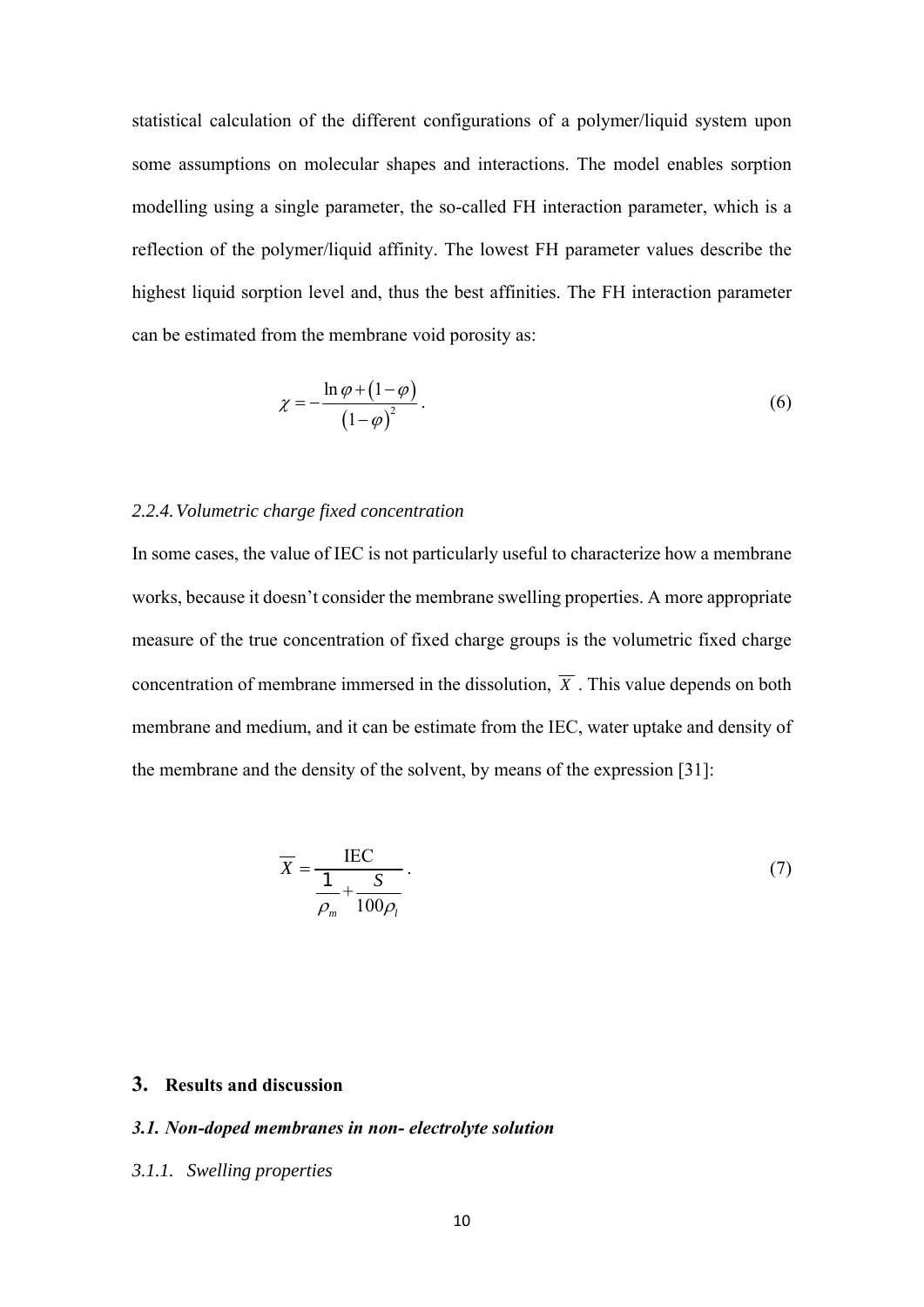Liquid uptake and surface expansion have been measured for all the investigated membranes in the different pure liquids and alcohol-water mixtures. To check the stability of the swelling properties, the time evolution of the mass and dimensions of the membrane was analyzed. To this purpose the mass and surface area of the swollen membranes were measured once a day during a minimum of a week. The results showed that both mass and dimension of the samples reached stable values from 48 h after the immersion in the corresponding solution. The values corresponding to the last day measurement were used to estimate membrane solvent uptake and surface expansion. Results are shown in Table 3. The error in the measurement of solvent uptake and surface expansion was lower than 2% in the most unfavorable case.

|    | Membrane                      |         | <b>PES</b> |         | <b>PP</b> |         | <b>AMX</b> | FAP     |       |
|----|-------------------------------|---------|------------|---------|-----------|---------|------------|---------|-------|
|    |                               | $S(\%)$ | EA(%)      | $S(\%)$ | EA(%)     | $S(\%)$ | EA(%)      | $S(\%)$ | EA(%) |
|    | <b>Pure liquids</b>           |         |            |         |           |         |            |         |       |
|    | Water                         | 53      | 11         | 58      | 11        | 21      | 14         | 7       | 5     |
|    | <b>MeOH</b>                   | 43      | 5          | 44      | 12        | 23      | 14         | 22      | 21    |
|    | <b>EtOH</b>                   | 36      | 8          | 37      | 16        | 18      | 15         | 37      | 16    |
|    | $1-PrOH$                      | 36      | 3          | 38      | 15        | 22      | 11         | 32      | 16    |
|    | <b>Water-Alcohol Mixtures</b> |         |            |         |           |         |            |         |       |
|    | <b>MeOH</b>                   | 58      | 10         | 60      | 11        | 18      | 5          | 11      | 4     |
| 1M | <b>EtOH</b>                   | 58      | 7          | 62      | 11        | 19      | 10         | 7       | 12    |
|    | 1-PrOH                        | 61      | 7          | 63      | 8         | 21      | 11         | 12      | 8     |
|    | <b>MeOH</b>                   | 57      | 8          | 60      | 8         | 28      | 14         | 13      | 12    |
| 2M | <b>EtOH</b>                   | 61      | 5          | 63      | 15        | 25      | 14         | 17      | 11    |
|    | $1-PrOH$                      | 64      | 9          | 66      | 11        | 23      | 17         | 13      | 8     |

Table 3- Liquid uptake and surface expansion for the different membranes used in pure liquid and water-alcohol mixtures of different alcohol concentration.

Solvent uptake properties of the membrane are very important because the performance of a membrane is dependent on counter-ion conductivity, which is turn of depend of its solvent content [3].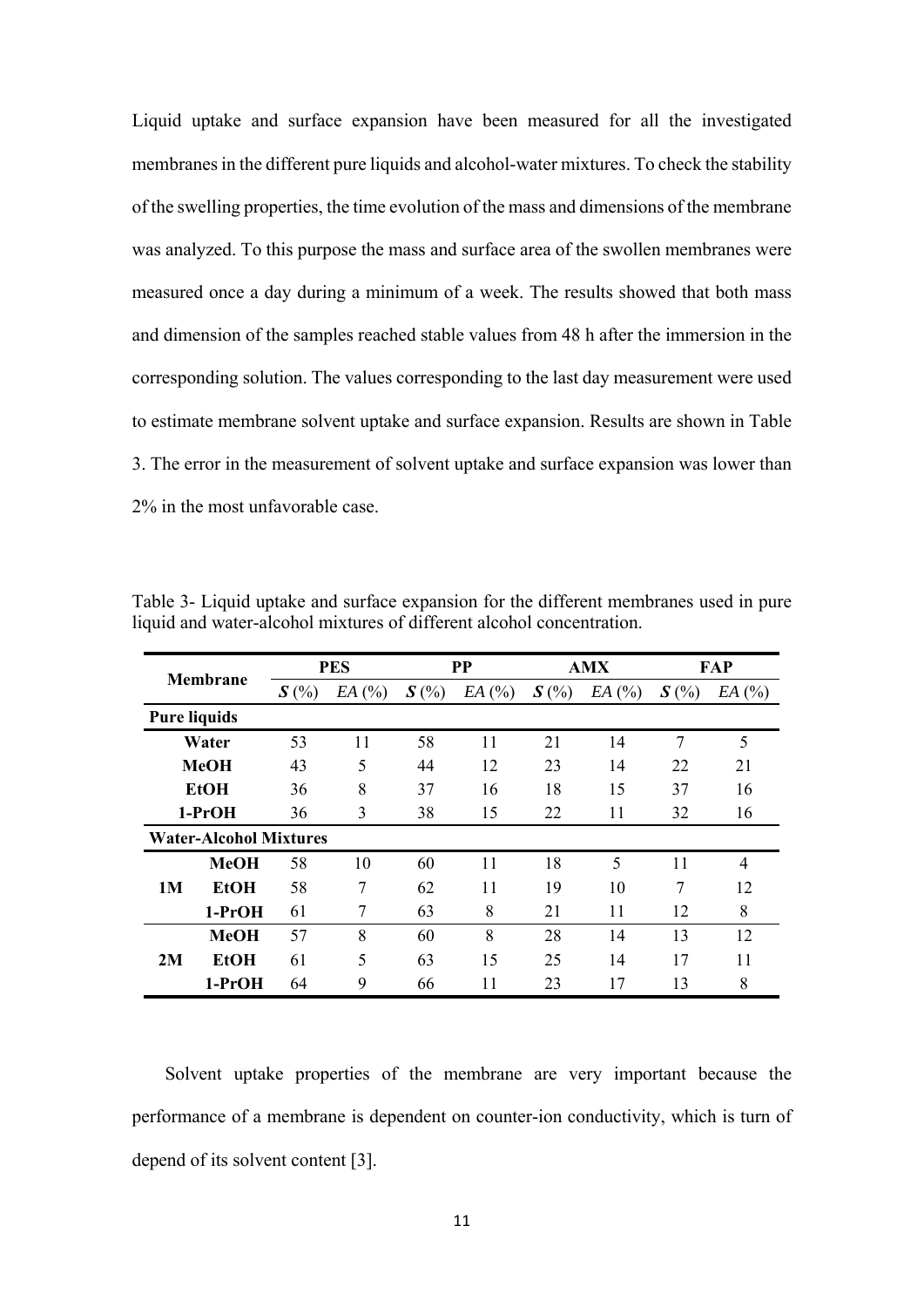As can be observed, both heterogeneous membranes presented similar values of the solvent uptake, although slightly higher for membrane PP, probably due to its lower density. In the case of pure liquid, a decrease of the liquid uptake was observed with the alcohol viscosity. With water-alcohol mixtures, the opposite behavior was observed. Solvent uptake increased when alcohol size and concentration increased. Thus, solvent uptake was always higher with mixtures than with the corresponding pure liquids. The influence of the alcohol nature was higher at higher alcohol concentrations. This results were also observed with cation heterogeneous membranes [32].

Homogeneous membranes presented lower solvent uptakes than heterogeneous membranes. For membrane AMX, the influence of the liquid nature was low, in agreement with previous results [3]. In the case of membrane FAP, a significant decrease of liquid uptake was observed in water with respect to alcohols. This effect could be due to the interactions between liquid and membrane and the absence of a reinforcing in the membrane structure.

The surface expansion for both heterogeneous membranes in pure liquids revealed a similar value immersed in water but a different behavior in presence of alcohols. For membrane PES the expansion was under the value of water and for membrane PP the values of expansion for alcohols are over the water value. This may be due to the different reinforcing material of both membranes, which is basically the unique difference between membranes PES and PP. In case of homogeneous membranes and pure liquids, the solvent nature hardly influences on the membrane expansion for membrane AMX, whereas the expansion was higher with pure alcohol than with water for membrane FAP, with a trend to decrease with mixtures.

It was observed that the expansion was slightly higher in one of the dimensions of the sample, so that some anisotropy in the dimensional change was observed for the

12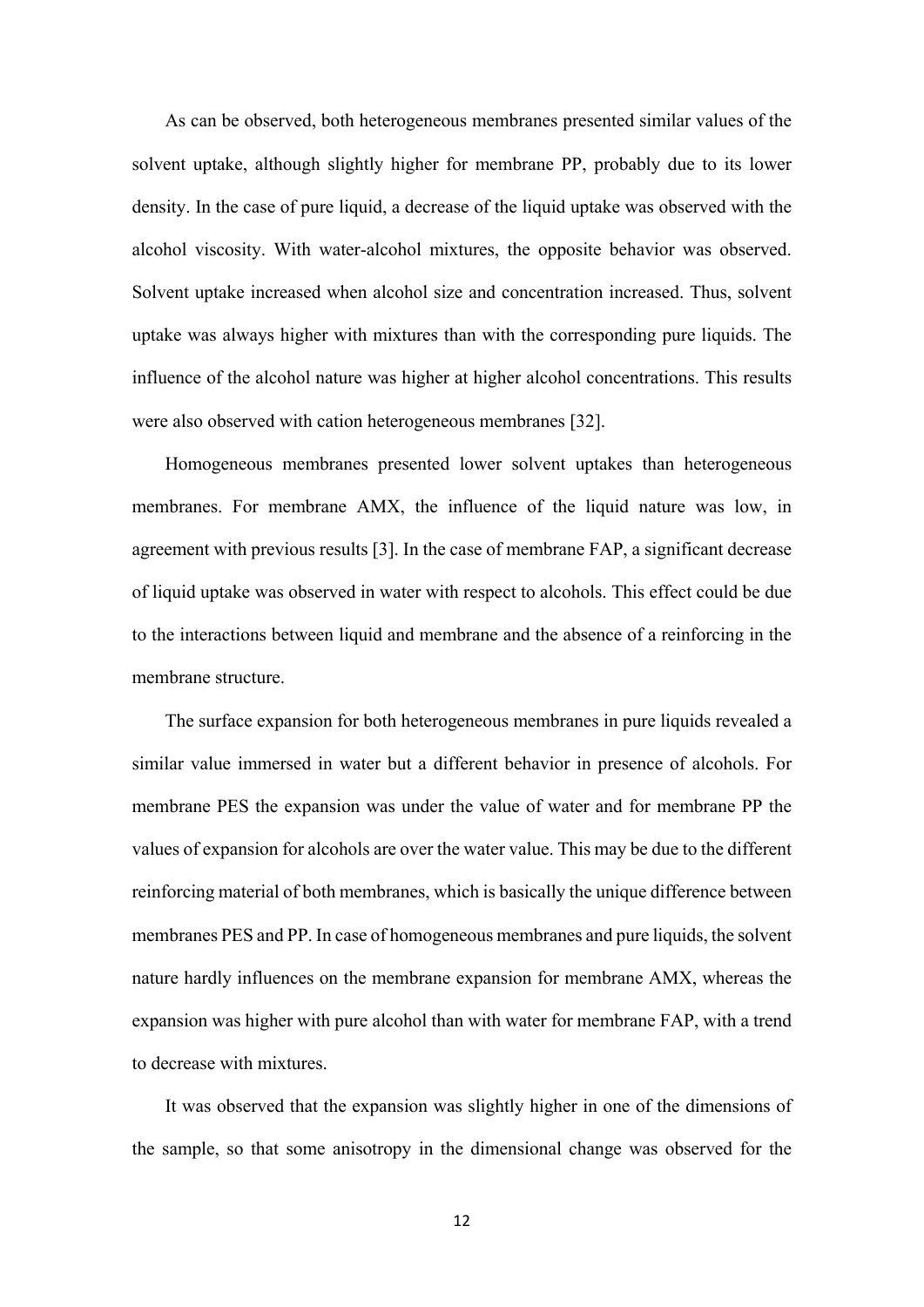heterogeneous membrane PP in pure liquids, decreasing this effect in the case of mixtures. This anisotropy has also been observed with other membranes in the literature [30,33,34], probably due to the orientation of polymer chains toward the drawing direction [34]. Membrane PES did not present any anisotropy, which would indicate that the different behavior may be due to their different composition of the fitting fabric. For homogeneous membrane, only FAP membrane showed a slight anisotropy with pure liquids. Membrane AMX presented scarcely anisotropy. This membrane incorporates a PCV fabric as matrix reinforcement [35] which could explain the limited influence of the solvent nature.

For heterogeneous membranes, no clear relationship between the liquid content and surface expansion or significant influence of the medium nature was observed. This may be explained taking into account the porous structure of the less dense heterogeneous membranes. In these membranes, the absorbed liquid would occupy the membrane cavities, and a distension of the polymeric chains of the matrix would be not required. It would explain the low expansion observed for these membranes in spite of their large liquid uptake. However, for homogeneous membranes, with higher density, the absorbed liquid should break through the interstices of the membrane, so it would expected higher expansions at lower solvent uptakes. This effect should be larger with not reinforced, FAP membrane as it has been observed.

# *3.1.2. Porosity, Flory-Huggins (FH) interaction parameter and fixed charge concentration*

The membrane void porosity and the FH interaction parameter were estimated for all the membranes according to Eqs. (5) and (6). The results obtained for pure liquids and alcohol-water mixtures are shown in Tables 4 and 5, respectively. The corresponding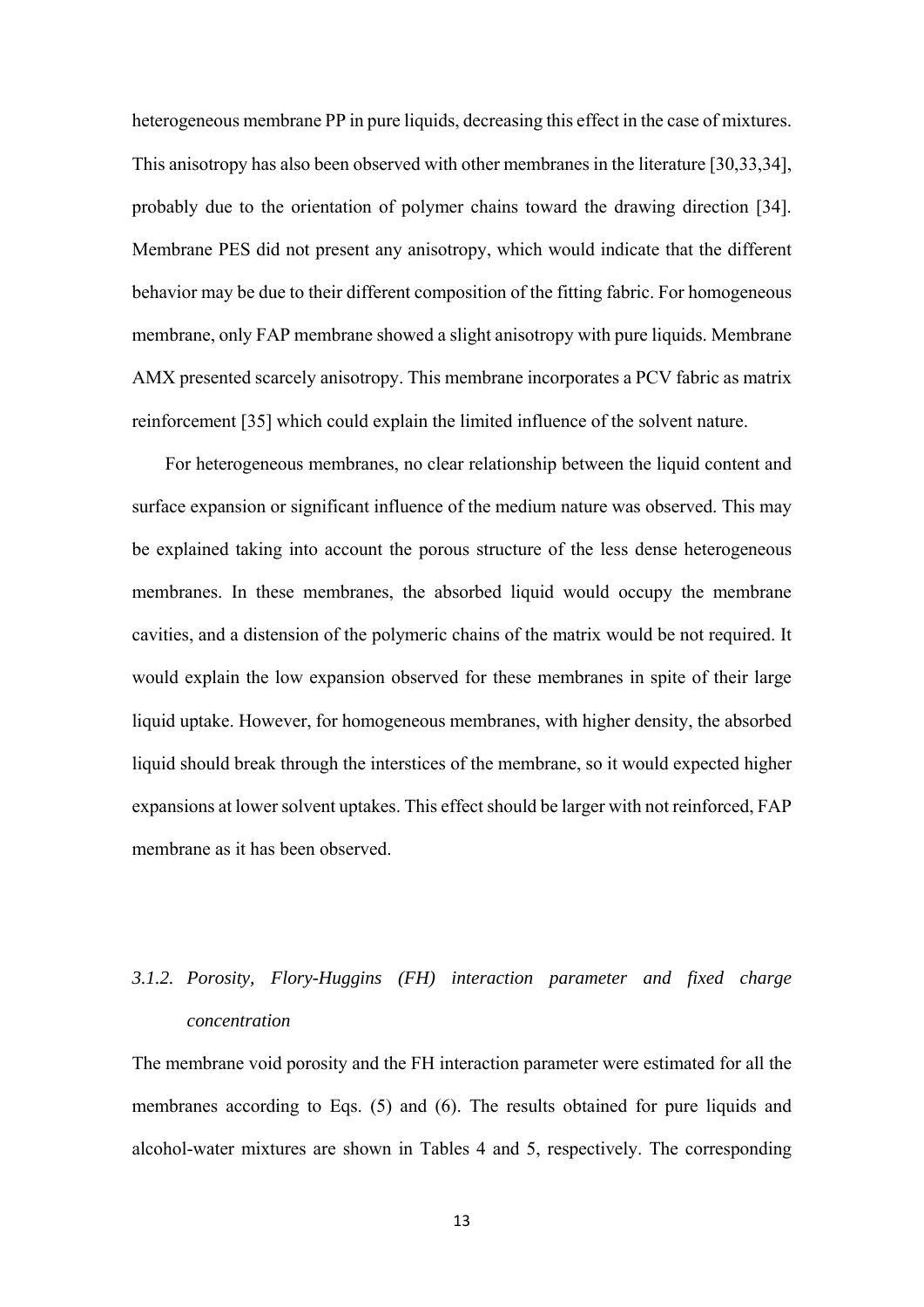volumetric fixed charge has been also estimated from the values of solvent uptake and by using the corresponding density values shown in Tables 1 and 2, in agreement to Eq. (7). The results are also shown in Tables 4 and 5.

Table 4- Porosity ( $\varphi$ ), FH interaction parameter ( $\chi$ ), parameter  $\lambda$ , and volumetric fixed charge  $\overline{X}$  (mol dm<sup>-3</sup>) of anion exchange membranes used in this study in pure liquids.

|             |            | <b>Membrane</b> |           |                |                            |        |           |                |      |                |                |                |      |        |               |      |
|-------------|------------|-----------------|-----------|----------------|----------------------------|--------|-----------|----------------|------|----------------|----------------|----------------|------|--------|---------------|------|
|             | <b>PES</b> |                 |           |                | <b>PP</b>                  |        |           | <b>AMX</b>     |      |                | <b>FAP</b>     |                |      |        |               |      |
| Liquid      | Φ          | $\pmb{\chi}$    | $\lambda$ | $\overline{X}$ | $\boldsymbol{\varnothing}$ | $\chi$ | $\lambda$ | $\overline{X}$ | Φ    | $\gamma$<br>T. | $\lambda$      | $\overline{X}$ | Ø    | $\chi$ | $\lambda$     | X    |
| Water       | 0.33       | 0.97            | 16        | 1.13           | 0.35                       | 0.95   | 18        | 1.07           | 0.19 | 1.31           | 8              | 1.37           | 0.07 | .97    |               | 1.26 |
| <b>MeOH</b> | 0.34       | 0.96            |           | 1.12           | 0.34                       | 0.96   | 8         | 1.09           | 0.25 | 1.14           | $\mathfrak{H}$ | 1.27           | 0.24 | 1.15   | $\mathfrak b$ | 1.03 |
| <b>EtOH</b> | 0.30       | 1.02            | 4         | 1.19           | 0.30                       | 1.03   |           | 1.15           | 0.20 | .26            |                | 1.35           | 0.35 | 0.95   |               | 0.89 |
| 1-PrOH      | 0.30       | 1.03            | 3         | 1.19           | 0.31                       | 1.02   | 4         | 1.14           | 0.23 | 1.18           | $\overline{2}$ | 1.30           | 0.31 | 1.00   | 4             | 0.93 |

Table 5- Porosity ( $\varphi$ ) and volumetric fixed charge  $\overline{X}$  (mol dm<sup>-3</sup>) of the different membranes used in water-alcohol mixtures of different alcohol concentrations.

|                                 |             | <b>Membrane</b> |      |                            |                  |      |            |      |      |  |  |  |
|---------------------------------|-------------|-----------------|------|----------------------------|------------------|------|------------|------|------|--|--|--|
| Water-Alcohol<br><b>Mixture</b> |             | <b>PES</b>      |      | PP                         |                  |      | <b>AMX</b> |      | FAP  |  |  |  |
|                                 |             | Ø               | X    | $\boldsymbol{\varnothing}$ | $\boldsymbol{X}$ | Φ    | X          | Φ    | X    |  |  |  |
|                                 | <b>MeOH</b> | 0.35            | 1.10 | 0.36                       | 1.05             | 0.15 | 1.40       | 0.09 | 1.21 |  |  |  |
| 1 <sub>M</sub>                  | <b>EtOH</b> | 0.36            | 1.19 | 0.37                       | 1.04             | 0.16 | 1.39       | 0.06 | 1.25 |  |  |  |
|                                 | 1-PrOH      | 0.37            | 1.07 | 0.38                       | 1.04             | 0.17 | 1.37       | 0.11 | 1.19 |  |  |  |
|                                 | <b>MeOH</b> | 0.35            | 1.10 | 0.37                       | 1.06             | 0.21 | 1.29       | 0.11 | 1.18 |  |  |  |
| 2M                              | <b>EtOH</b> | 0.37            | 1.09 | 0.38                       | 1.03             | 0.20 | 1.32       | 0.14 | 1.14 |  |  |  |
|                                 | 1-PrOH      | 0.38            | 1.05 | 0.39                       | 1.02             | 0.18 | 1.35       | 0.11 | 1.18 |  |  |  |

 The results in Table 4 show that for homogeneous and heterogeneous membranes the affinity grows with the porosity in all cases. As it would be expected, heterogeneous membranes with pure liquids present higher porosity and affinity having the larger value for membrane PP immersed in water (the lowest value of  $\chi$ ). An exception it is observed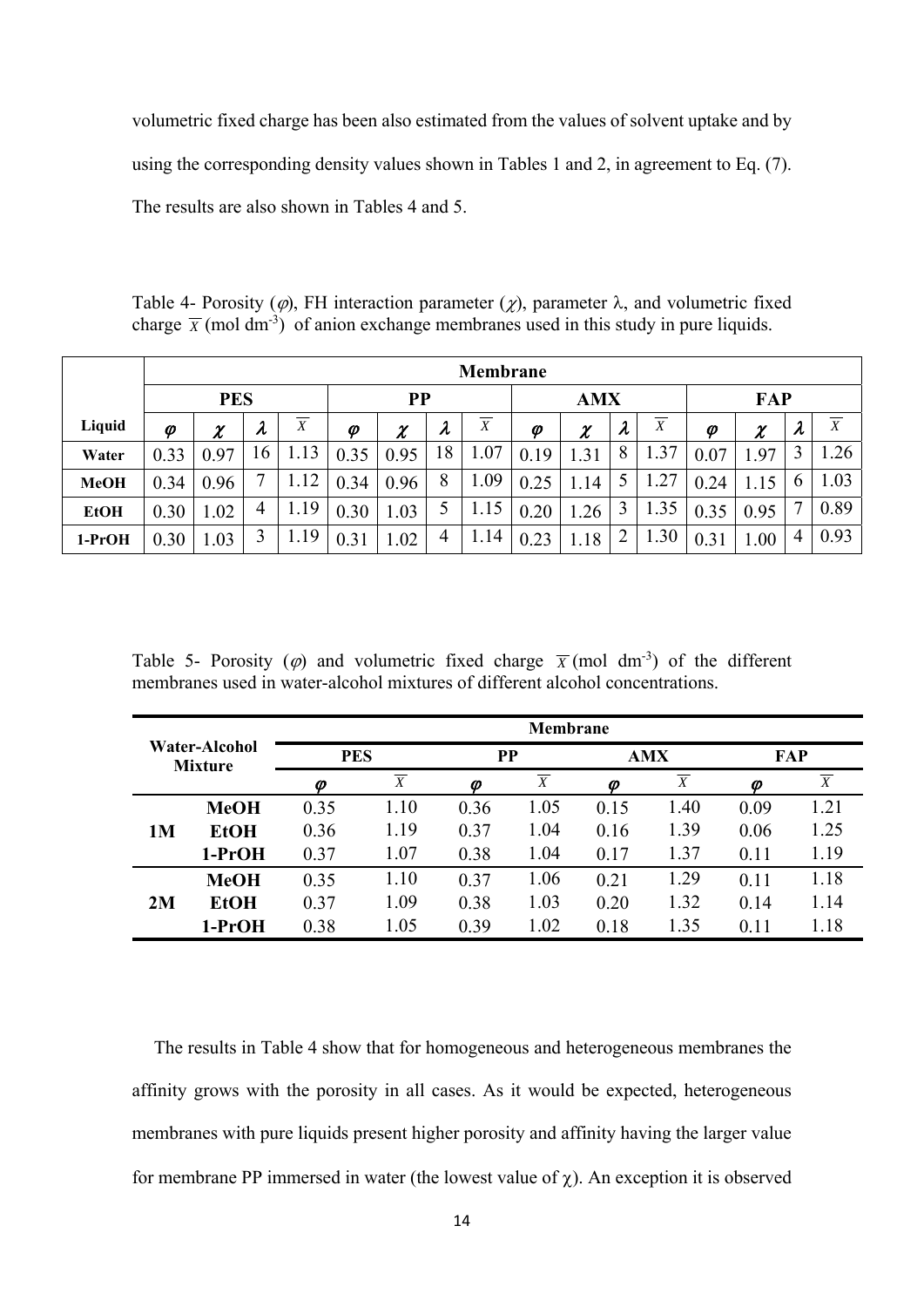with membrane FAP and EtOH, which presents similar values than the heterogeneous membranes. The results of Table 5 reveal an increase of porosity proportional to the concentration and the size of the alcohol. Higher porosities were observed for mixtures with respect to pure liquids for heterogeneous membranes, whereas the opposite trend was observed in the case of homogeneous membranes.

The values of the fixed charge concentration are of the order of 1-1.5 eq dm<sup>-3</sup>, typical values in this kind of membranes [3]. They are higher for homogeneous membranes, as it is expected from their lower solvent uptakes. Heterogeneous membranes presented, in general, higher values with pure alcohol than with water, while the opposite behavior was observed for homogeneous membranes. With water-alcohol mixtures, the observed trend was higher values for the lower alcohol concentration with a later increase with increasing the alcohol concentration. This behavior was more pronounced with 1-PrOH and homogeneous membranes.

 As the fixed charge concentration is an indicative of the membrane selectivity, these results would indicate that at alcohol concentrations typical in direct alcohol fuel cells, membranes would increase their selectivity, with exception of 1-ProOH.

# *3.2. Alkali-metal-doped membranes*

The membrane doping capacity was estimating according to the method described in section 2.2.1. To determine the water uptake, *WU*, of the doped membranes, the dry doped samples were immersed in deionized water at 30 °C for 48 h. After hydration, the surface water was wiped with tissue paper before weighing. Then, the membranes were fully dried in a vacuum oven for 48 h and weighing again. Water uptake was estimated from Eq. (1) where  $m<sub>w</sub>$  and  $m<sub>d</sub>$  correspond in this case to the masses of the swollen and dry doped membranes, respectively. Results obtained for doping capacity and water uptakes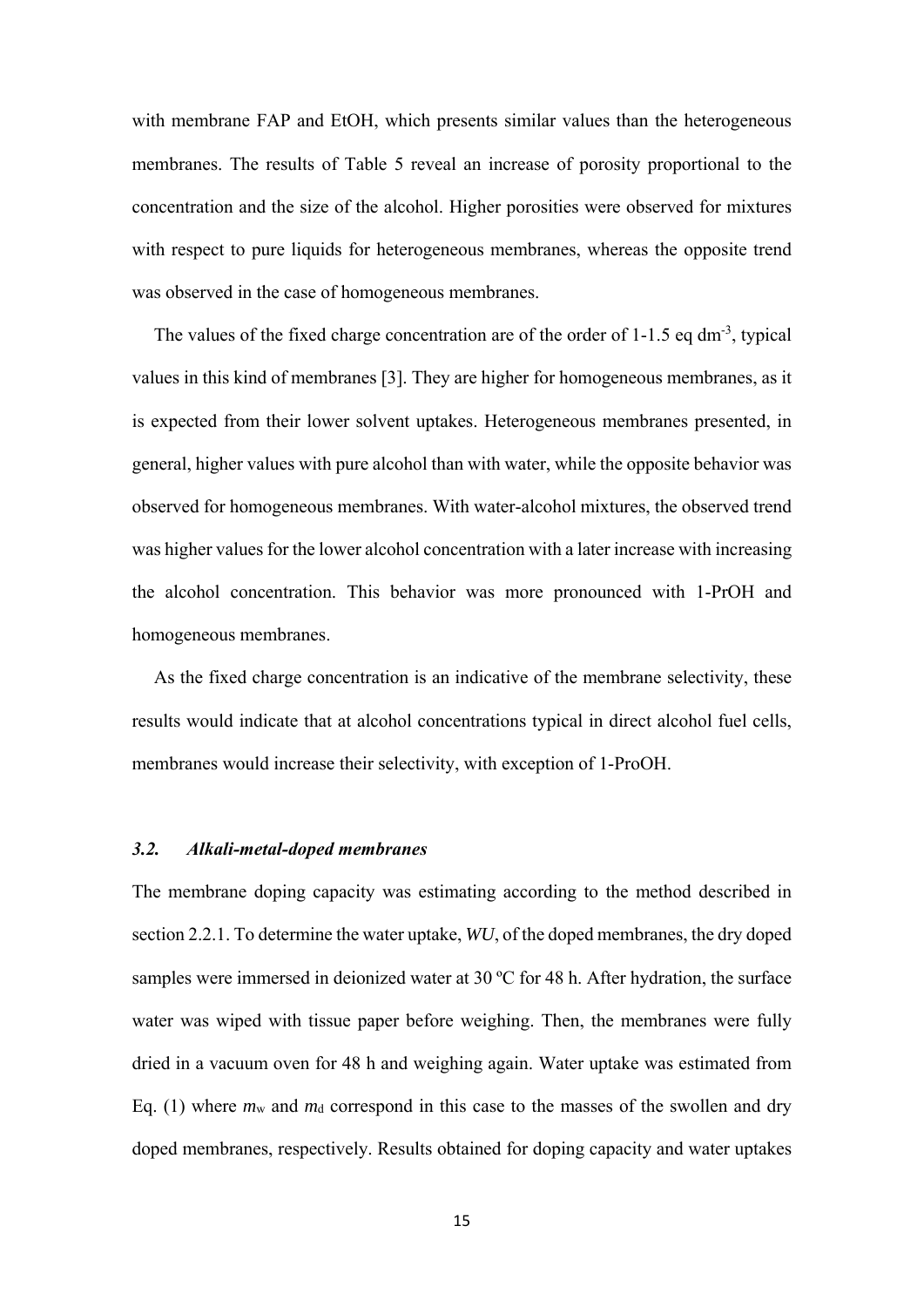are shown in Tables 6 to 9. The stability was checked in a similar way tan for non-doped membranes.

 Higher values of water uptake were found for the doped heterogeneous membranes, showing the heterogeneous membrane PES the highest values. When heterogeneous membranes were doping in aqueous solutions, no clearly define trend was observed with the type and concentration of electrolyte. Membranes doped with LiOH presented the highest values and the lowest values were observed with NaOH. When alcohol was presented in the doping solution, lower water uptakes were observed in general, but the influence of the type and concentration of electrolyte depended on the type and concentration of alcohol, being this behavior similar for both heterogeneous membranes. For heterogeneous membranes, a relative reduction of water uptake higher than 50% can be gotten with the doping process, depending on the nature of the doping solution.

 Doped homogeneous membrane presented lower water uptakes, especially membrane FAP. It was observed that the influence of the doping process on the water uptake was higher for the reinforcing AMX membrane. The doping process did not seem to affect the water uptake of FAP membrane. Although a definite trend with the type and concentration of electrolyte or alcohol was not either observed with any of the investigated homogeneous membranes, membrane AMX doped in presence of alcohol presented, in general, lower water uptakes with respect to the non doped membrane.

Table 6- Water uptake  $(WU)$ , doping capacity  $(AU)$  Porosity  $(\varphi)$ , FH interaction parameter ( $\gamma$ ), parameter  $\lambda$  and volumetric fixed charge concentration ( $\overline{X}$ ) for heterogeneous membrane PES doped in different electrolyte solutions.

|    | <b>Membrane PES</b> | $WU($ %) | $AU$ (%) | φ    | χ     |    | $\overline{X}$ (mol dm <sup>-3</sup> ) |  |  |  |  |  |
|----|---------------------|----------|----------|------|-------|----|----------------------------------------|--|--|--|--|--|
|    | Water               |          |          |      |       |    |                                        |  |  |  |  |  |
|    | LiOH                | 41       | 21       | 0.28 | 1.07  | 13 | 1.22                                   |  |  |  |  |  |
| 1M | <b>NaOH</b>         | 25       | 39       | 0.19 | 1.28  | 8  | 1.37                                   |  |  |  |  |  |
|    | <b>KOH</b>          | 44       | 22       | 0.30 | 1.04  | 14 | 1.20                                   |  |  |  |  |  |
| 2M | LiOH                | 41       | 29       | 0.28 | $+07$ | 13 | 1 23                                   |  |  |  |  |  |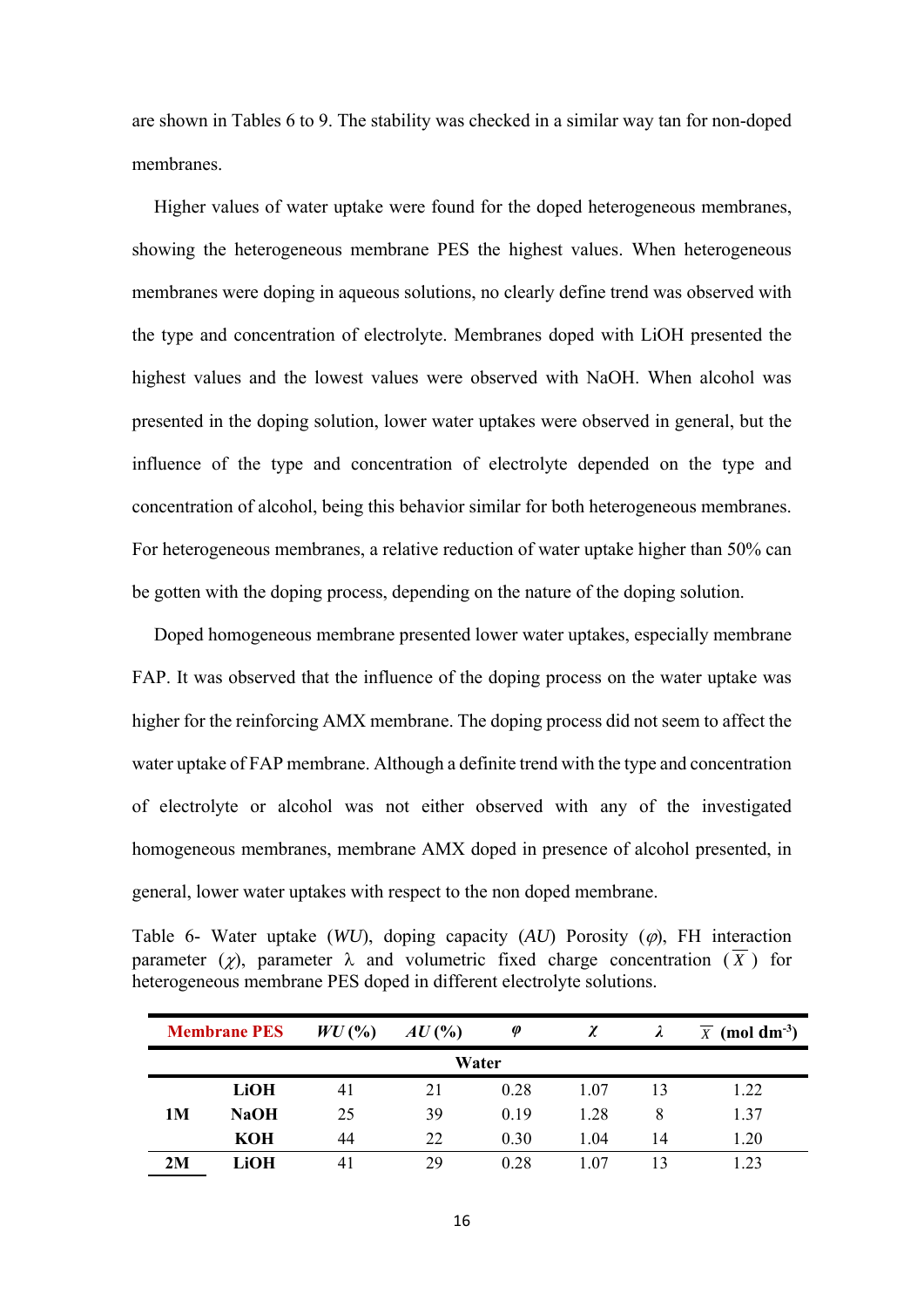|           | <b>NaOH</b> | 30 | 32 | 0.22      | 1.20 | 9              | 1.33 |  |  |  |  |
|-----------|-------------|----|----|-----------|------|----------------|------|--|--|--|--|
|           | <b>KOH</b>  | 31 | 30 | 0.23      | 1.18 | 10             | 1.31 |  |  |  |  |
|           |             |    |    | MeOH 1M   |      |                |      |  |  |  |  |
|           | <b>LiOH</b> | 31 | 34 | 0.22      | 1.19 | 9              | 1.32 |  |  |  |  |
| <b>1M</b> | <b>NaOH</b> | 33 | 32 | 0.24      | 1.16 | 10             | 1.30 |  |  |  |  |
|           | <b>KOH</b>  | 33 | 34 | 0.24      | 1.15 | 10             | 1.29 |  |  |  |  |
| MeOH 2M   |             |    |    |           |      |                |      |  |  |  |  |
|           | <b>LiOH</b> | 30 | 34 | 0.22      | 1.20 | 9              | 1.32 |  |  |  |  |
| 1M        | <b>NaOH</b> | 39 | 25 | 0.27      | 1.09 | 12             | 1.25 |  |  |  |  |
|           | <b>KOH</b>  | 40 | 27 | 0.28      | 1.07 | 12             | 1.23 |  |  |  |  |
|           | <b>LiOH</b> | 23 | 33 | 0.18      | 1.34 | $\overline{7}$ | 1.40 |  |  |  |  |
| 2M        | <b>NaOH</b> | 28 | 32 | 0.21      | 1.24 | 9              | 1.35 |  |  |  |  |
|           | <b>KOH</b>  | 29 | 32 | 0.21      | 1.22 | 9              | 1.34 |  |  |  |  |
|           |             |    |    | EtOH 1M   |      |                |      |  |  |  |  |
|           | <b>LiOH</b> | 27 | 39 | 0.20      | 1.25 | 8              | 1.35 |  |  |  |  |
| <b>1M</b> | <b>NaOH</b> | 32 | 34 | 0.23      | 1.17 | 10             | 1.30 |  |  |  |  |
|           | <b>KOH</b>  | 30 | 38 | 0.22      | 1.20 | 9              | 1.32 |  |  |  |  |
|           |             |    |    | EtOH 2M   |      |                |      |  |  |  |  |
|           | <b>LiOH</b> | 31 | 37 | 0.23      | 1.19 | 10             | 1.31 |  |  |  |  |
| <b>1M</b> | <b>NaOH</b> | 38 | 30 | 0.26      | 1.10 | 12             | 1.25 |  |  |  |  |
|           | <b>KOH</b>  | 28 | 40 | 0.21      | 1.24 | 9              | 1.35 |  |  |  |  |
|           | <b>LiOH</b> | 24 | 31 | 0.19      | 1.31 | $\tau$         | 1.39 |  |  |  |  |
| 2M        | <b>NaOH</b> | 34 | 29 | 0.24      | 1.15 | 10             | 1.29 |  |  |  |  |
|           | <b>KOH</b>  | 33 | 29 | 0.24      | 1.16 | 10             | 1.29 |  |  |  |  |
|           |             |    |    | 1-PrOH 1M |      |                |      |  |  |  |  |
|           | <b>LiOH</b> | 25 | 37 | 0.19      | 1.29 | 8              | 1.37 |  |  |  |  |
| 1M        | <b>NaOH</b> | 25 | 45 | 0.19      | 1.30 | $\,$ $\,$      | 1.38 |  |  |  |  |
|           | <b>KOH</b>  | 28 | 35 | 0.21      | 1.23 | 9              | 1.34 |  |  |  |  |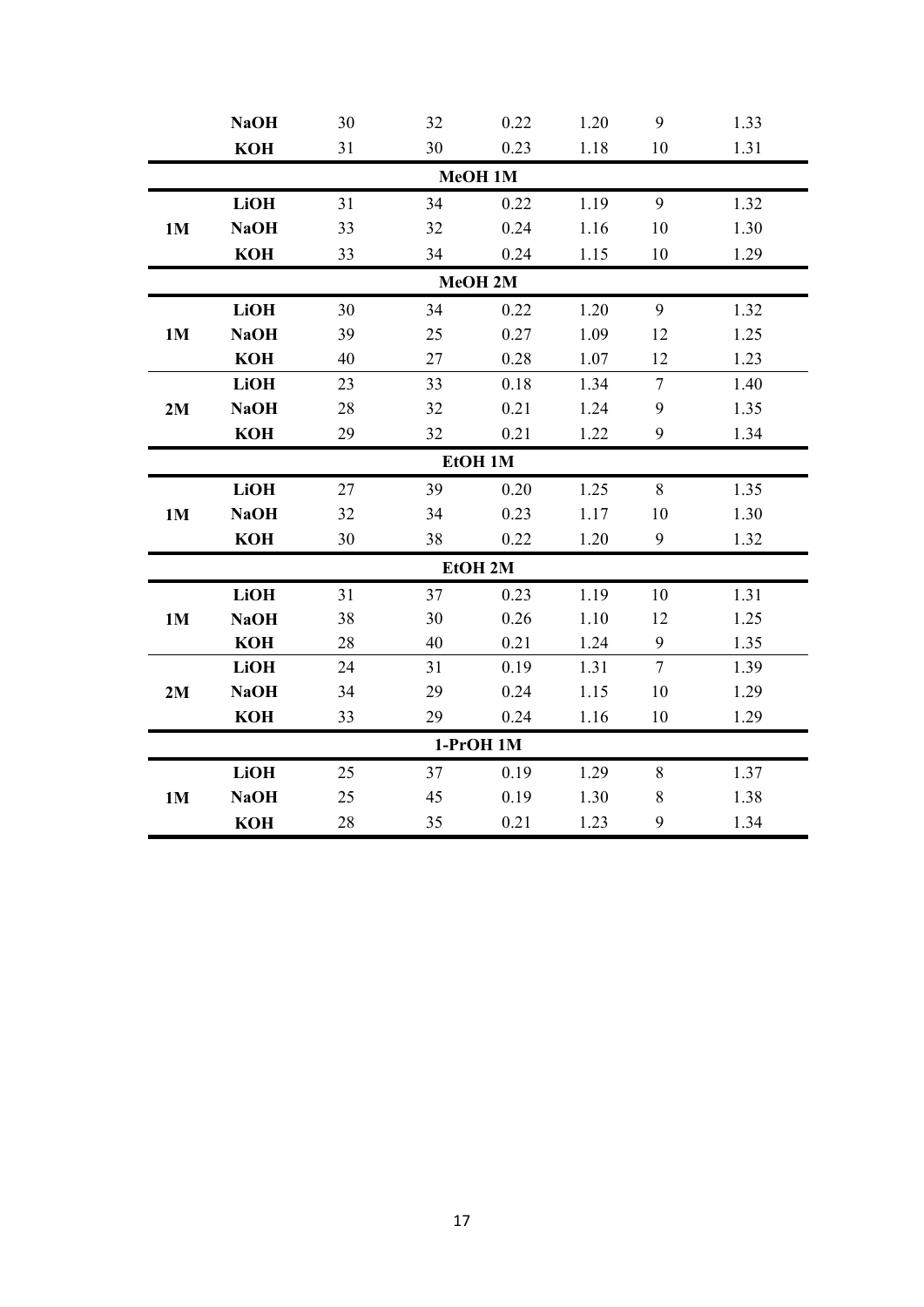| <b>Membrane PP</b> |             | $WU($ %) | $AU$ (%)             | $\pmb{\varphi}$ | $\chi$ | $\lambda$      | $\overline{X}$ (moldm <sup>-3</sup> ) |
|--------------------|-------------|----------|----------------------|-----------------|--------|----------------|---------------------------------------|
|                    |             |          | Water                |                 |        |                |                                       |
|                    | <b>LiOH</b> | 32       | 32                   | 0.23            | 1.18   | 10             | 1.27                                  |
| 1M                 | <b>NaOH</b> | 24       | 42                   | 0.18            | 1.33   | 7              | 1.35                                  |
|                    | <b>KOH</b>  | 31       | 34                   | 0.22            | 1.20   | 10             | 1.28                                  |
|                    | <b>LiOH</b> | 32       | 34                   | 0.23            | 1.18   | 10             | 1.27                                  |
| 2M                 | <b>NaOH</b> | 23       | 45                   | 0.17            | 1.36   | $\tau$         | 1.37                                  |
|                    | <b>KOH</b>  | 29       | 33                   | 0.21            | 1.23   | 9              | 1.30                                  |
|                    |             |          | MeOH 1M              |                 |        |                |                                       |
|                    | <b>LiOH</b> | 20       | 50                   | 0.15            | 1.43   | 6              | 1.40                                  |
| <b>1M</b>          | <b>NaOH</b> | 23       | 44                   | 0.18            | 1.34   | $\tau$         | 1.36                                  |
|                    | <b>KOH</b>  | 25       | 44                   | 0.19            | 1.31   | 8              | 1.35                                  |
|                    |             |          | MeOH 2M              |                 |        |                |                                       |
|                    | <b>LiOH</b> | 21       | 50                   | 0.16            | 1.41   | 6              | 1.39                                  |
| 1M                 | <b>NaOH</b> | 32       | 33                   | 0.23            | 1.18   | 10             | 1.27                                  |
|                    | <b>KOH</b>  | 30       | 36                   | 0.22            | 1.21   | 9              | 1.29                                  |
|                    | <b>LiOH</b> | 17       | 44                   | 0.13            | 1.53   | 5              | 1.43                                  |
| 2M                 | <b>NaOH</b> | 21       | 40                   | 0.16            | 1.41   | 6              | 1.39                                  |
|                    | <b>KOH</b>  | 22       | 45                   | 0.17            | 1.37   | $\overline{7}$ | 1.37                                  |
|                    |             |          | <b>EtOH 1M</b>       |                 |        |                |                                       |
|                    | <b>LiOH</b> | 20       | 51                   | 0.15            | 1.43   | 6              | 1.40                                  |
| 1 <sub>M</sub>     | <b>NaOH</b> | 16       | 58                   | 0.13            | 1.54   | 5              | 1.43                                  |
|                    | <b>KOH</b>  | 27       | 37                   | 0.20            | 1.27   | 8              | 1.32                                  |
|                    |             |          | <b>EtOH 2M</b>       |                 |        |                |                                       |
|                    | <b>LiOH</b> | 18       | 44                   | 0.15            | 1.47   | 6              | 1.41                                  |
| 1 <sub>M</sub>     | <b>NaOH</b> | 20       | 41                   | 0.16            | 1.42   | 6              | 1.39                                  |
|                    | <b>KOH</b>  | 30       | 31                   | 0.22            | 1.21   | 9              | 1.29                                  |
|                    | <b>LiOH</b> | 16       | 47                   | 0.13            | 1.57   | 5              | 1.44                                  |
| 2M                 | <b>NaOH</b> | 23       | 43                   | 0.18            | 1.34   | $\tau$         | 1.36                                  |
|                    | <b>KOH</b>  | 21       | 43                   | 0.16            | 1.40   | $\tau$         | 1.38                                  |
|                    |             |          | 1-PrOH <sub>1M</sub> |                 |        |                |                                       |
|                    | <b>LiOH</b> | 19       | 51                   | 0.15            | 1.46   | 6              | 1.41                                  |
| 1M                 | <b>NaOH</b> | 16       | 59                   | 0.13            | 1.56   | 5              | 1.44                                  |
|                    | <b>KOH</b>  | 19       | 50                   | 0.15            | 1.47   | 6              | 1.41                                  |

Table 7- Water uptake  $(WU)$ , doping capacity  $(AU)$  Porosity  $(\varphi)$ , FH interaction parameter ( $\chi$ ), parameter  $\lambda$  and volumetric fixed charge concentration ( $\overline{X}$ ) for heterogeneous membrane PP doped in different electrolyte solutions.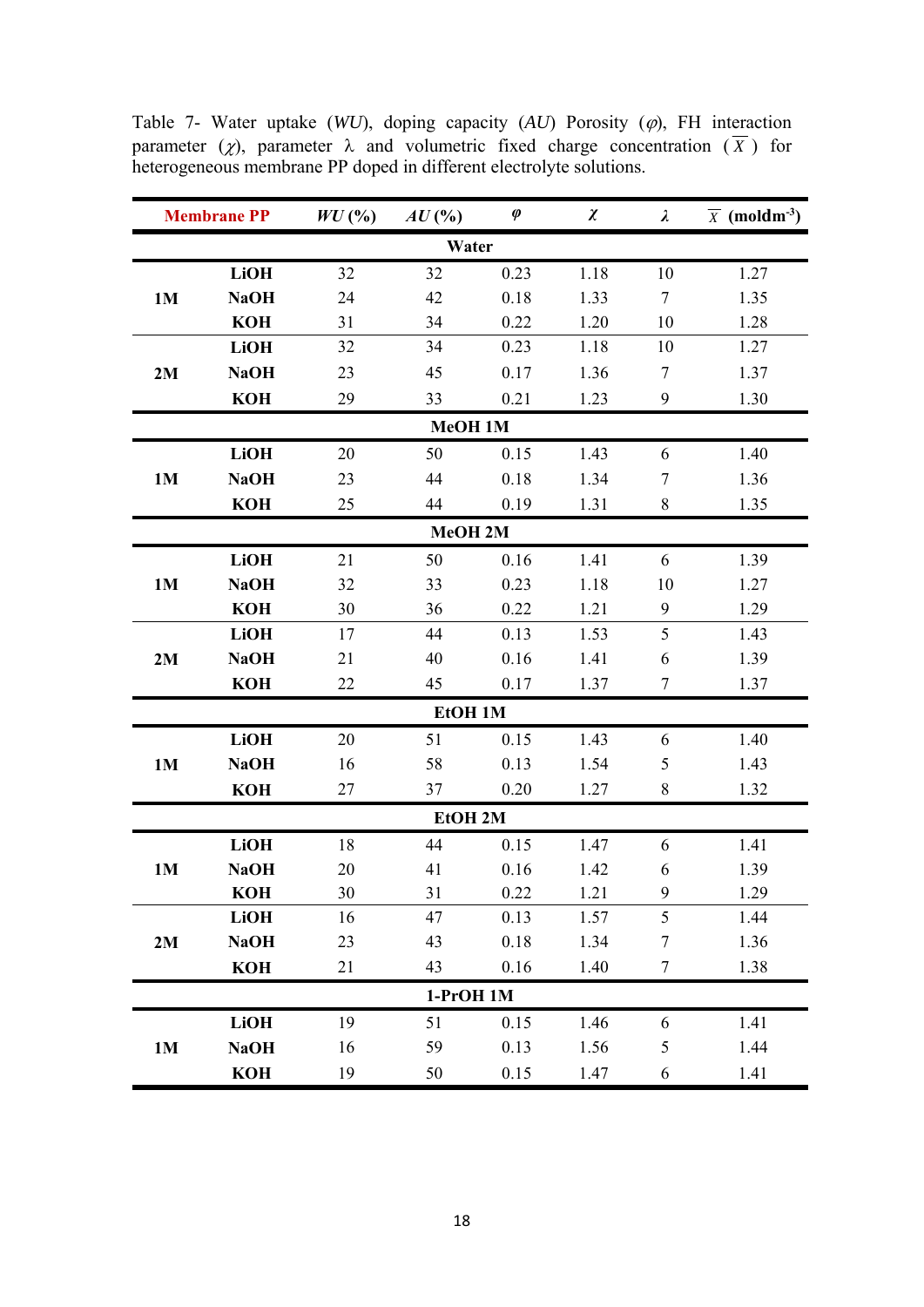|           | <b>Membrane AMX</b> | $WU($ %)       | $AU$ (%)         | $\pmb{\varphi}$ | $\chi$ | $\lambda$      | $\overline{X}$ (mol dm <sup>-3</sup> ) |  |  |  |  |
|-----------|---------------------|----------------|------------------|-----------------|--------|----------------|----------------------------------------|--|--|--|--|
|           |                     |                | Water            |                 |        |                |                                        |  |  |  |  |
|           | <b>LiOH</b>         | 19             | $\mathbf{1}$     | 0.17            | 1.35   | $\tau$         | 1.35                                   |  |  |  |  |
| 1M        | <b>NaOH</b>         | 12             | 9                | 0.12            | 1.61   | 5              | 1.44                                   |  |  |  |  |
|           | <b>KOH</b>          | 16             | $\overline{3}$   | 0.15            | 1.45   | 6              | 1.39                                   |  |  |  |  |
|           | <b>LiOH</b>         | 14             | $\overline{4}$   | 0.13            | 1.55   | 5              | 1.42                                   |  |  |  |  |
| 2M        | <b>NaOH</b>         | 9              | 12               | 0.09            | 1.81   | $\mathfrak{Z}$ | 1.49                                   |  |  |  |  |
|           | <b>KOH</b>          | 14             | 8                | 0.14            | 1.51   | 5              | 1.41                                   |  |  |  |  |
| MeOH 1M   |                     |                |                  |                 |        |                |                                        |  |  |  |  |
|           | <b>LiOH</b>         | 15             | 3                | 0.14            | 1.47   | 6              | 1.40                                   |  |  |  |  |
| 1M        | <b>NaOH</b>         | 15             | $\overline{4}$   | 0.14            | 1.51   | 5              | 1.41                                   |  |  |  |  |
|           | <b>KOH</b>          | 18             | 5                | 0.16            | 1.39   | $\tau$         | 1.37                                   |  |  |  |  |
|           |                     |                | MeOH 2M          |                 |        |                |                                        |  |  |  |  |
|           | <b>LiOH</b>         | 13             | $\overline{4}$   | 0.12            | 1.60   | 5              | 1.44                                   |  |  |  |  |
| 1M        | <b>NaOH</b>         | 12             | 5                | 0.11            | 1.63   | 4              | 1.45                                   |  |  |  |  |
|           | <b>KOH</b>          | 22             | $\boldsymbol{0}$ | 0.20            | 1.27   | $8\,$          | 1.31                                   |  |  |  |  |
|           | <b>LiOH</b>         | 13             | $\mathbf{1}$     | 0.13            | 1.56   | 5              | 1.43                                   |  |  |  |  |
| 2M        | <b>NaOH</b>         | 8              | 5                | 0.08            | 1.89   | 3              | 1.50                                   |  |  |  |  |
|           | <b>KOH</b>          | 10             | 3                | 0.10            | 1.75   | $\overline{4}$ | 1.48                                   |  |  |  |  |
|           |                     |                | EtOH 1M          |                 |        |                |                                        |  |  |  |  |
|           | <b>LiOH</b>         | 12             | 5                | 0.12            | 1.61   | 5              | 1.44                                   |  |  |  |  |
| <b>1M</b> | <b>NaOH</b>         | 9              | 11               | 0.09            | 1.83   | $\mathfrak{Z}$ | 1.49                                   |  |  |  |  |
|           | <b>KOH</b>          | 14             | 8                | 0.13            | 1.53   | 5              | 1.42                                   |  |  |  |  |
|           |                     |                | EtOH 2M          |                 |        |                |                                        |  |  |  |  |
|           | <b>LiOH</b>         | 9              | $\overline{7}$   | 0.09            | 1.78   | 3              | 1.48                                   |  |  |  |  |
| 1M        | <b>NaOH</b>         | 10             | 8                | 0.10            | 1.74   | $\overline{4}$ | 1.47                                   |  |  |  |  |
|           | <b>KOH</b>          | 10             | 11               | 0.10            | 1.74   | $\overline{4}$ | 1.47                                   |  |  |  |  |
|           | <b>LiOH</b>         | 11             | $\mathbf{1}$     | 0.10            | 1.71   | $\overline{4}$ | 1.47                                   |  |  |  |  |
| 2M        | <b>NaOH</b>         | 13             | $\overline{4}$   | 0.12            | 1.59   | 5              | 1.43                                   |  |  |  |  |
|           | <b>KOH</b>          | 12             | 3                | 0.11            | 1.64   | $\overline{4}$ | 1.45                                   |  |  |  |  |
|           |                     |                | $1-PrOH$ 1M      |                 |        |                |                                        |  |  |  |  |
|           | <b>LiOH</b>         | 12             | $\overline{4}$   | 0.12            | 1.63   | 4              | 1.45                                   |  |  |  |  |
| <b>1M</b> | <b>NaOH</b>         | $\overline{2}$ | 16               | 0.03            | 2.83   | $\mathbf{1}$   | 1.59                                   |  |  |  |  |
|           | <b>KOH</b>          | 8              | 13               | 0.08            | 1.88   | $\mathfrak{Z}$ | 1.50                                   |  |  |  |  |

Table 8- Water uptake  $(WU)$ , doping capacity  $(AU)$  Porosity  $(\varphi)$ , FH interaction parameter ( $\chi$ ), parameter  $\lambda$  and volumetric fixed charge concentration ( $\overline{X}$ ) for homogeneous membrane AMX doped in different electrolyte solutions.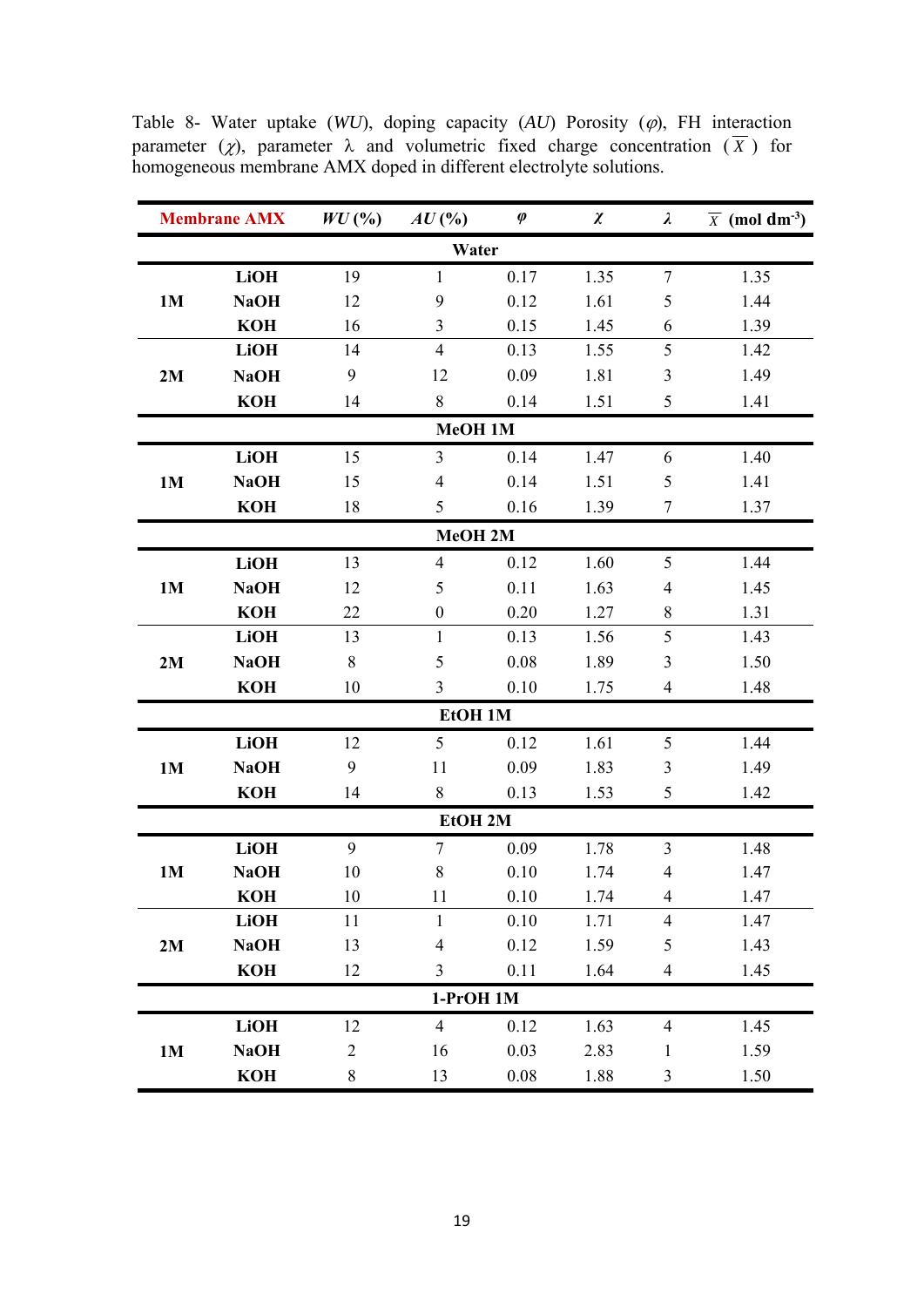|                | <b>Membrane FAP</b> |                | $AU$ (%)         | $\pmb{\varphi}$ | $\chi$ | $\lambda$      | $\overline{X}$ (mol dm <sup>-3</sup> ) |  |  |  |  |
|----------------|---------------------|----------------|------------------|-----------------|--------|----------------|----------------------------------------|--|--|--|--|
| Water          |                     |                |                  |                 |        |                |                                        |  |  |  |  |
|                | <b>LiOH</b>         | $\overline{4}$ | $\overline{3}$   | 0.04            | 2.43   | $\overline{2}$ | 1.30                                   |  |  |  |  |
| 1M             | <b>NaOH</b>         | 11             | 6                | 0.11            | 1.67   | 5              | 1.21                                   |  |  |  |  |
|                | <b>KOH</b>          | $\overline{2}$ | $\tau$           | 0.03            | 2.83   | $\mathbf{1}$   | 1.32                                   |  |  |  |  |
|                | <b>LiOH</b>         | 9              | $\overline{4}$   | 0.09            | 1.79   | $\overline{4}$ | 1.23                                   |  |  |  |  |
| 2M             | <b>NaOH</b>         | $8\,$          | 3                | 0.09            | 1.84   | $\overline{4}$ | 1.24                                   |  |  |  |  |
|                | <b>KOH</b>          | 13             | 3                | 0.13            | 1.56   | 6              | 1.19                                   |  |  |  |  |
| MeOH 1M        |                     |                |                  |                 |        |                |                                        |  |  |  |  |
|                | <b>LiOH</b>         | 8              | $\overline{2}$   | 0.09            | 1.84   | $\overline{4}$ | 1.24                                   |  |  |  |  |
| 1M             | <b>NaOH</b>         | 8              | 3                | 0.09            | 1.83   | $\overline{4}$ | 1.24                                   |  |  |  |  |
|                | <b>KOH</b>          | $8\,$          | $\overline{2}$   | 0.08            | 1.90   | $\overline{4}$ | 1.25                                   |  |  |  |  |
|                |                     |                | MeOH 2M          |                 |        |                |                                        |  |  |  |  |
|                | <b>LiOH</b>         | $\overline{3}$ | $\overline{3}$   | 0.03            | 2.63   | $\mathbf{1}$   | 1.31                                   |  |  |  |  |
| <b>1M</b>      | <b>NaOH</b>         | 10             | 1                | 0.10            | 1.70   | 5              | 1.22                                   |  |  |  |  |
|                | <b>KOH</b>          | 11             | $\overline{2}$   | 0.11            | 1.67   | 5              | 1.21                                   |  |  |  |  |
|                | <b>LiOH</b>         | $\overline{4}$ | $\overline{4}$   | 0.04            | 2.38   | $\overline{2}$ | 1.30                                   |  |  |  |  |
| 2M             | <b>NaOH</b>         | 15             | $\overline{2}$   | 0.15            | 1.45   | $\tau$         | 1.16                                   |  |  |  |  |
|                | <b>KOH</b>          | 6              | $\boldsymbol{0}$ | 0.06            | 2.09   | 3              | 1.27                                   |  |  |  |  |
|                |                     |                | <b>EtOH 1M</b>   |                 |        |                |                                        |  |  |  |  |
|                | <b>LiOH</b>         | 14             | $\overline{3}$   | 0.14            | 1.50   | $\tau$         | 1.17                                   |  |  |  |  |
| 1 <sub>M</sub> | <b>NaOH</b>         | 8              | $\boldsymbol{0}$ | 0.09            | 1.85   | $\overline{4}$ | 1.24                                   |  |  |  |  |
|                | <b>KOH</b>          | 10             | 1                | 0.10            | 1.71   | 5              | 1.22                                   |  |  |  |  |
|                |                     |                | EtOH 2M          |                 |        |                |                                        |  |  |  |  |
|                | <b>LiOH</b>         | 9              | $\boldsymbol{0}$ | 0.10            | 1.76   | $\overline{4}$ | 1.23                                   |  |  |  |  |
| 1 <sub>M</sub> | <b>NaOH</b>         | 9              | $\boldsymbol{0}$ | 0.09            | 1.79   | $\overline{4}$ | 1.23                                   |  |  |  |  |
|                | <b>KOH</b>          | 9              | 1                | 0.09            | 1.78   | $\overline{4}$ | 1.23                                   |  |  |  |  |
|                | <b>LiOH</b>         | 12             | $\overline{3}$   | 0.12            | 1.60   | 6              | 1.20                                   |  |  |  |  |
| 2M             | <b>NaOH</b>         | 13             | $\boldsymbol{0}$ | 0.13            | 1.54   | 6              | 1.18                                   |  |  |  |  |
|                | <b>KOH</b>          | 14             | $\boldsymbol{0}$ | 0.13            | 1.52   | 6              | 1.18                                   |  |  |  |  |
|                |                     |                | 1-PrOH 1M        |                 |        |                |                                        |  |  |  |  |
|                | <b>LiOH</b>         | 5              | 6                | 0.05            | 2.25   | $\overline{2}$ | 1.29                                   |  |  |  |  |
| <b>1M</b>      | <b>NaOH</b>         | $\,8\,$        | 10               | 0.08            | 1.90   | 4              | 1.25                                   |  |  |  |  |
|                | <b>KOH</b>          | $\tau$         | $\tau$           | 0.07            | 1.99   | $\mathfrak{Z}$ | 1.26                                   |  |  |  |  |

Table 9- Water uptake  $(WU)$ , doping capacity  $(AU)$  Porosity  $(\varphi)$ , FH interaction parameter ( $\chi$ ), parameter  $\lambda$  and volumetric fixed charge concentration ( $\overline{X}$ ) for homogeneous membrane FAP doped in different electrolyte solutions.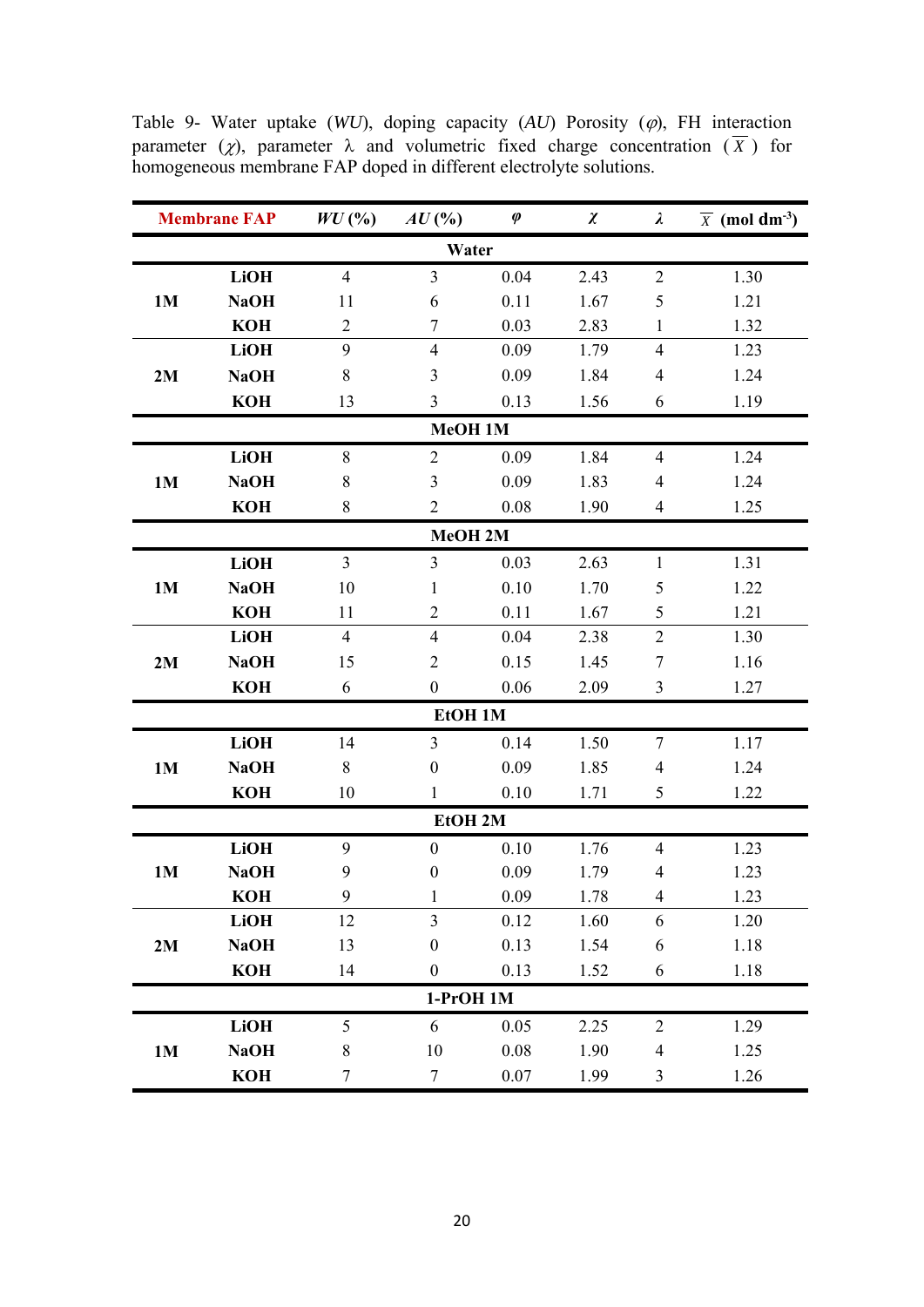Although, in general, no significant trend was found between the type of electrolyte used for doping the FAP membrane and its water uptake, larger values of water uptake were observed in the case of NaOH in water and in 2M MeOH solution. This behavior does not seem to be related to the membrane doping capacity. It could be related to the membrane expansion properties in presence of hydroxide. As it will be shown in the next Section, this membrane presents, in general, a larger area expansion in presence of NaOH, indicating that the electrolyte nature may affect the membrane tensile strength .

 When membranes were compared with respect to the doping capacity, higher values were observed for heterogeneous membranes. Membrane PP presented the highest doping capacity. For these membranes, an opposite tendency between doping and water uptake seems to be observed, so that at higher doping, lower water uptake. Homogeneous membranes presented a low doping capacity, especially non reinforcing FAP membrane which presented for some solutions a null doping capacity.

 In general, a clearly defined trend with type and concentration of electrolyte and alcohol was not observed neither for membrane doping capacity nor the water uptake. Figure 2 shows the maximum and minimum values obtained for both water uptake and doping capacity for each membrane. With heterogeneous membranes, the maximum values for water uptakes were found with membranes doped in water. As it can be seen, the largest water uptake value was observed with membrane PES, corresponding with the membrane doped with KOH 1M in water. For this type of membranes, the minimum value corresponded with the membrane doped in presence of ethanol. Homogeneous membranes presented maximum values when they were doped in presence of methanol. For both homogeneous membranes, the water uptake minimum value was observed for membranes doped with KOH 1M in water. Regarding the doping capacity, also heterogeneous membranes presented the maximum values, corresponding with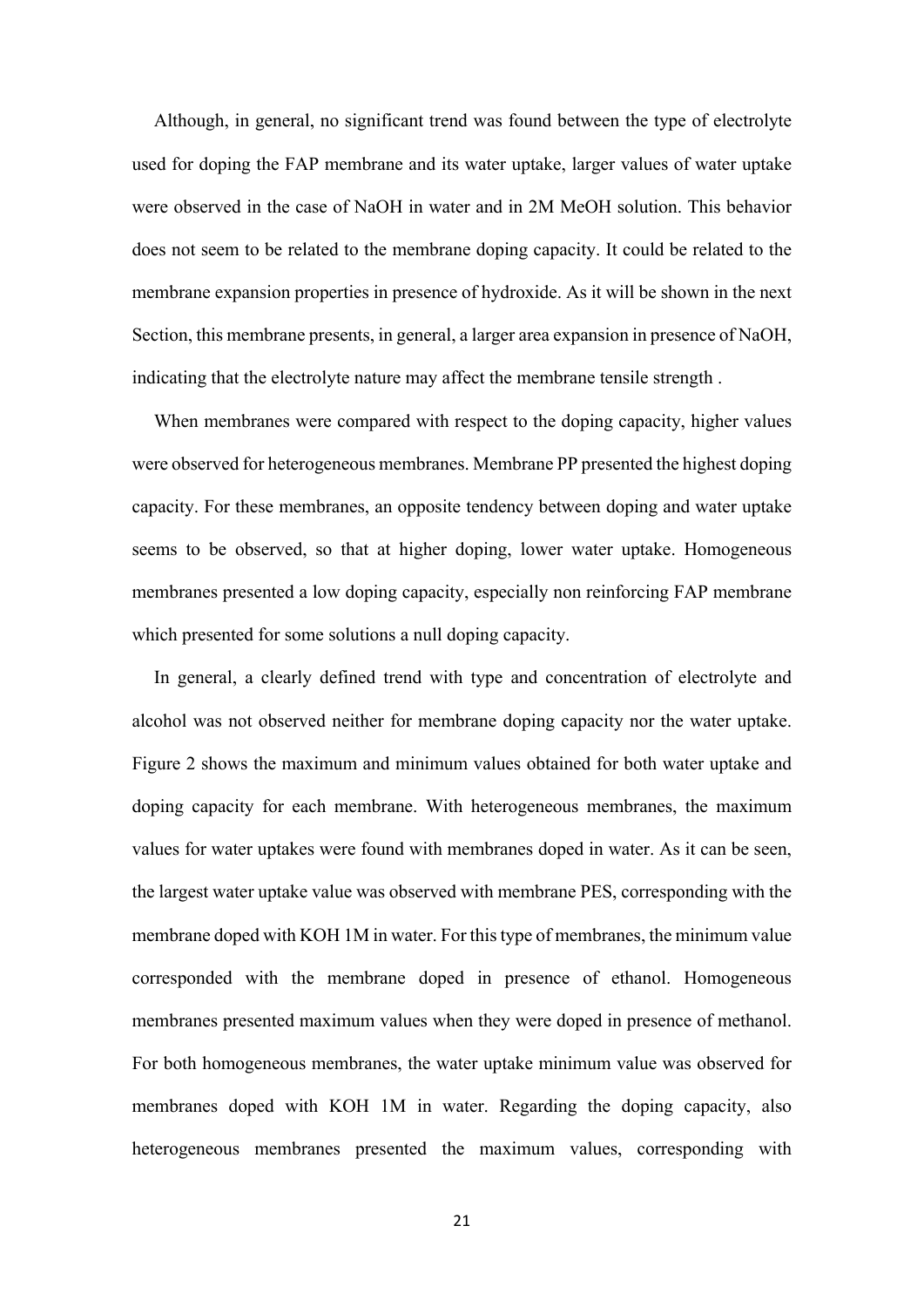membranes doped with NaOH 1M in 1-PrOH 1M. Homogenous membranes also presented the maximum values when they were doped in presence of 1-PrOH 1M. The doping capacity was null for homogeneous membrane in different situations, mainly in presence of EtOH and MeOH.



**Fig. 2-** Maximum and minimum values for water uptake (*WU*) and doping capacity (*AU*) for the investigated membranes.

As a high liquid uptake will lead to a higher ionic conductivity of the membrane in low-temperature fuel cells [16], it is expected a better behaviour of doped heterogeneous membranes in relation to the electric conductivity.

 By using Eqs. (5) and (6), the membrane porosity and the FH interaction parameter can be estimated for all the investigated membrane systems. The results obtained for each membrane system are also shown in Tables 6 to 9.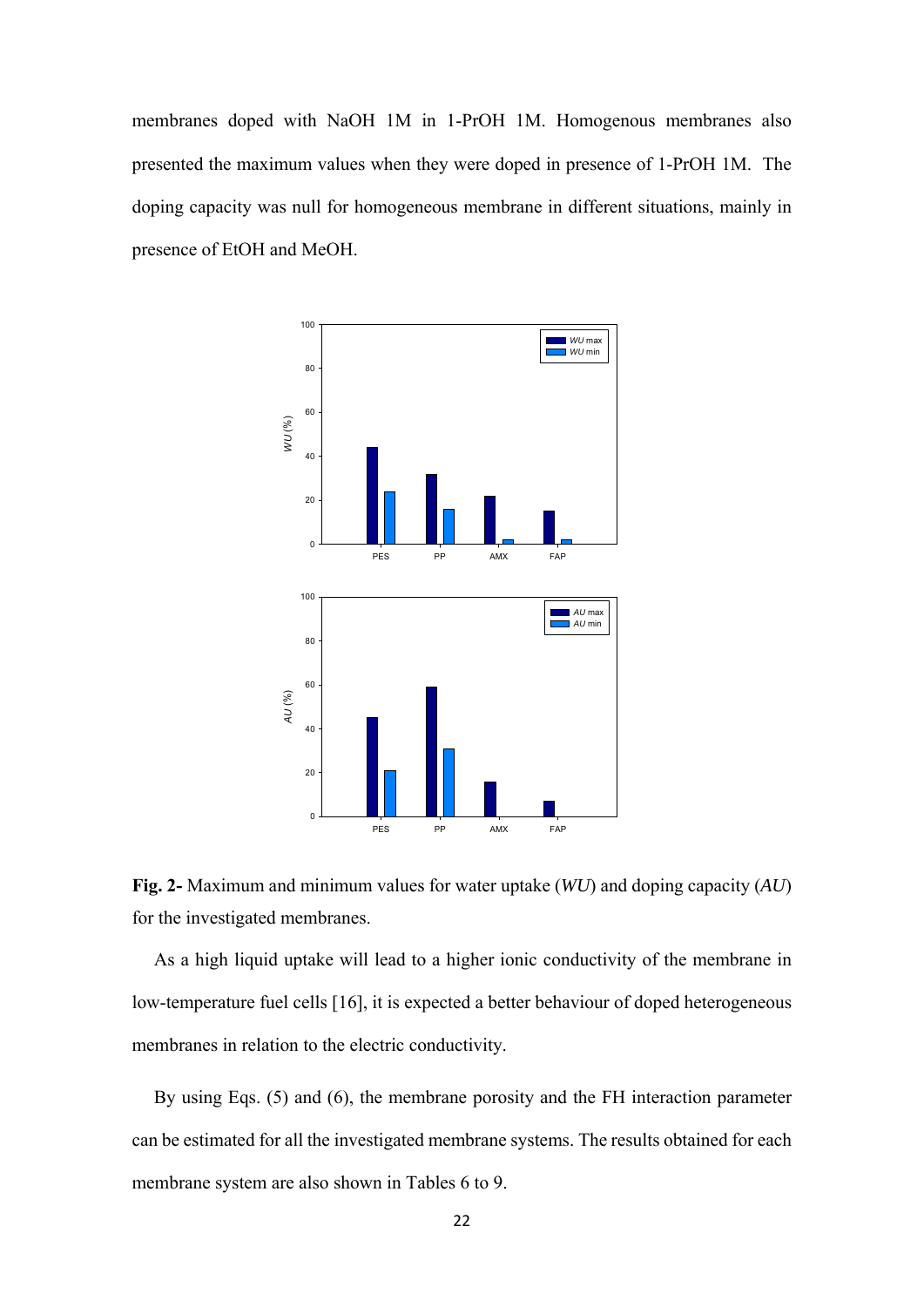Larger porosities were observed for heterogeneous membranes as expected from the results obtained for water uptakes. When comparing both heterogeneous membranes, membrane PES, with higher water uptake, showed higher porosity under the same conditions. The two homogeneous membranes presented similar low porosities in agreement with their higher density and lower water uptake. Regarding to the influence of the doping solvent nature, heterogeneous and homogeneous membranes presented, in general, lower porosities in presence of alcohol, but without defined trend with the type and concentration of alcohol. Neither a defined influence of the salt was observed, although a slight tendency to decrease with increasing salt concentration was observed for heterogeneous membranes.

 The heterogeneous membranes showed larger water affinity. The presence of alcohol in the doping solution makes the FH parameters increases and so the membrane affinity decreases. The influence of the doping salt in the FH parameter depends on the alcohol. With all the membranes, for aqueous doping solutions, higher FH parameters were observed with NaOH, presenting LiOH and KOH similar values. In presence of alcohol, homogeneous and heterogeneous membranes presented different behavior depending on the alcohol type and on the salt and alcohol concentrations. In general, higher values were observed with LiOH.

 The influence of the doping process on the membrane fixed charge concentration was investigated. The  $\overline{X}$  values estimated for the doped membrane under different conditions are also shown in Tables 6-9. This parameter is of the great importance due to it greatly influences on the membrane selectivity. In heterogeneous membranes, the doping process makes the volumetric charge fixed concentration increases with respect to the non doped membrane, being the increase higher for PP membrane. For these membranes, in general, higher values of  $\overline{X}$  are obtained when membranes were doped in presence of alcohol,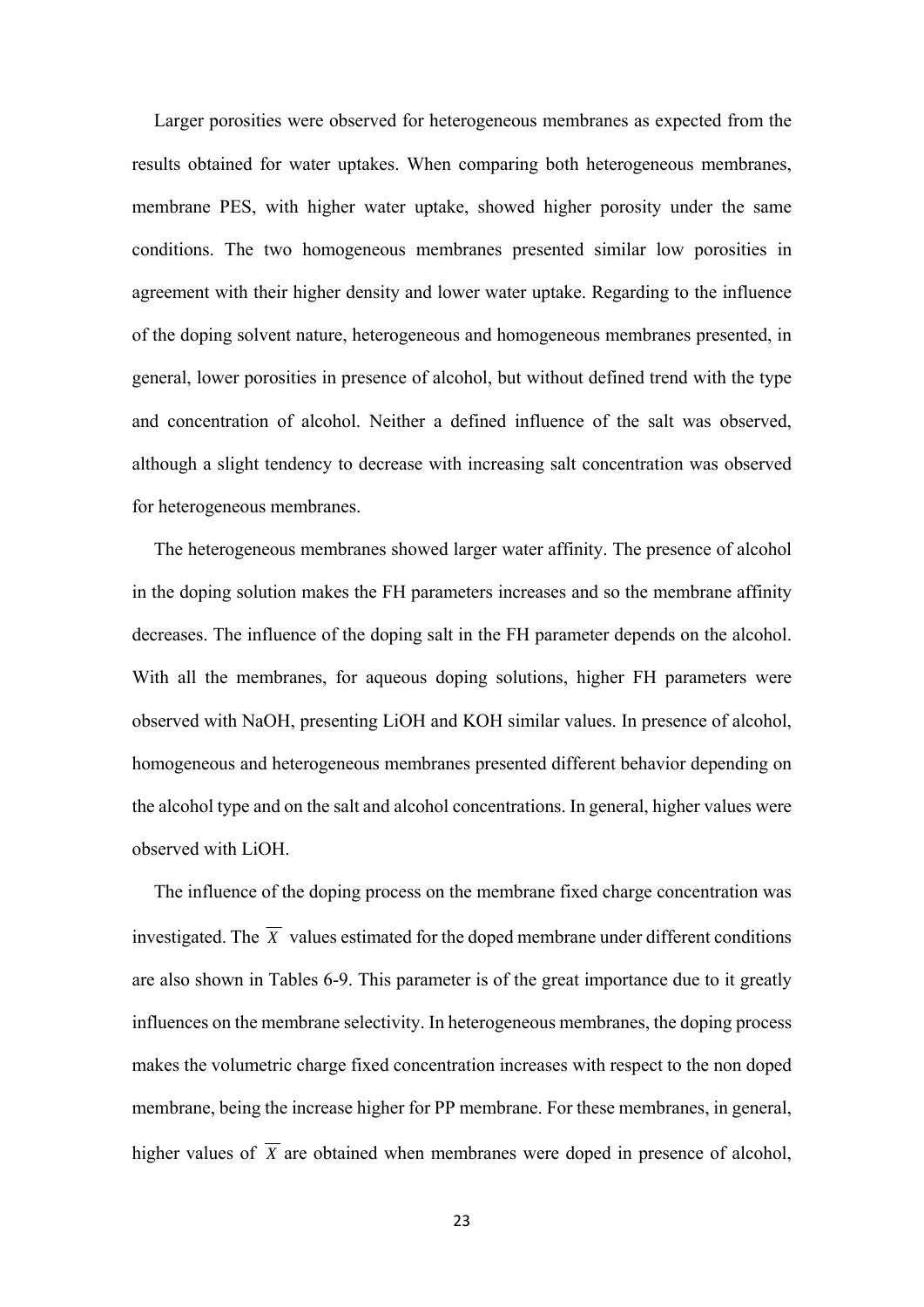although no definite trend was observed. Homogeneous membranes, however, showed different behaviors. A low increase of the fixed charge concentration was observed for reinforced AMX membrane, but a decrease was observed for FAP membrane. Neither of them presented a significant influence on the presence of alcohol in the doping solution.

#### *3.3.* **Membranes in alkaline solutions.**

# *3.3.1. Swelling properties*

Swelling properties of the membranes in alkaline media were also investigated. The stability was checked in a similar way than for non-doped membranes. Fig. 3 shows the stable values obtained for the liquid content, *S*, and the surface expansion, *E*A, of the membranes in presence of different concentration of alkaline hydroxides (LiOH, NaOH and KOH) in water and mixtures of water and alcohol (MeOH, EtOH and 1-PrOH) with diverse concentrations of alcohol. Fig. 3 also shows the values obtained in the absence of alkaline hydroxide to compare.

 As general result, it can be noted the great influence of the alkaline medium in the swelling properties, as well as the different behaviour between homogeneous and heterogeneous membranes. In general, heterogeneous membranes presented higher liquid contents, with values near 100%, observing an increase in the liquid content in alkaline media with respect to the value obtained with the corresponding non electrolyte solution. Membrane PES presented the largest influence of the alkaline media in the solvent uptake. For this membrane, solvent uptake can increase up to more than 30% in presence of hydroxide.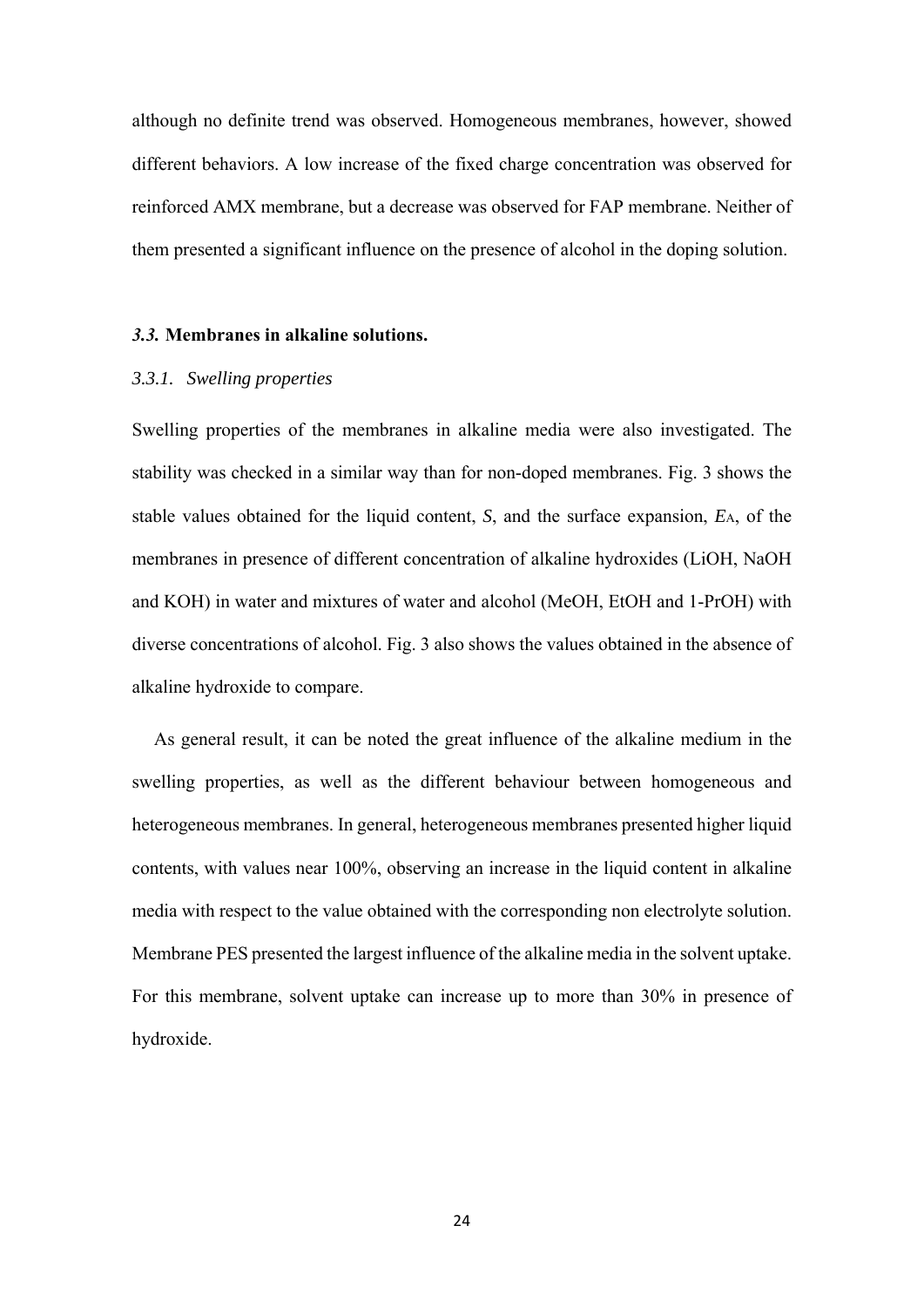

**Fig. 3-** Solvent uptake and area expansion for the investigated membranes in different alkaline solutions.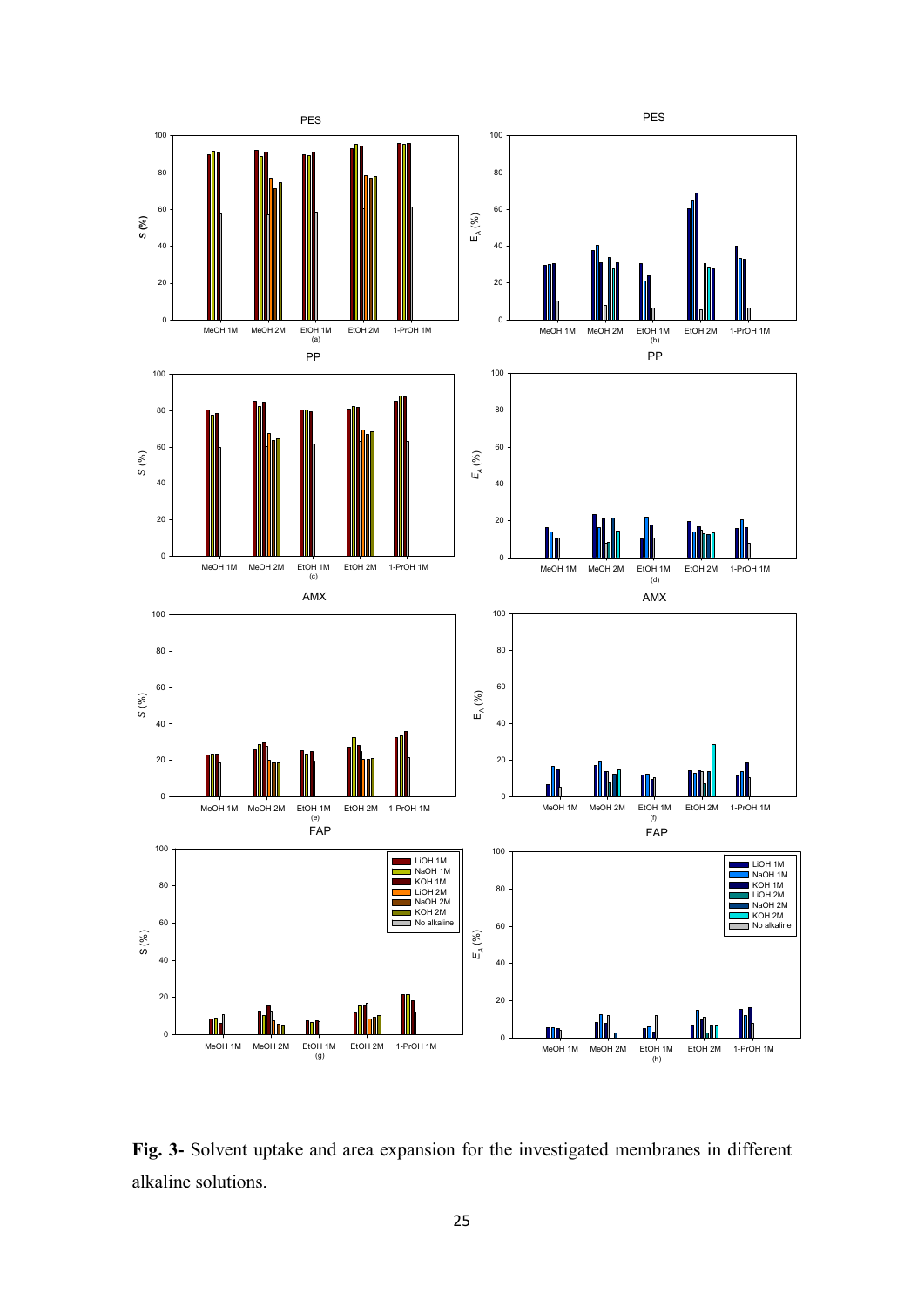For homogeneous membranes, the presence of electrolyte slightly increased solvent uptake at low electrolyte concentration, but the opposite trend was observed at higher electrolyte concentration. However no definitely trend was observed with the type of alkaline hydroxide used.

 For all the membrane systems, an increase of the electrolyte concentrations caused a decrease on the solvent uptake. When the membrane is soaked in an alkaline solution, alkali-doped free volume may be formed which can favours the liquid absorption. When the hydroxide concentration increases, the solution viscosity increases causing the ionic transport resistance increases. A similar behaviour has been observed in the ionic conductivity of anion exchange membranes in presence of NaOH [16, 36] and the competition between the favourable effect of increasing the ionic concentration and the observed effect of the increased viscosity in the alkali-doped free volumes of the membrane results in an optimal hydroxide concentration.

Concerning the surface expansion, it was in general favoured by the presence of hydroxide in the case of the heterogeneous membranes. Heterogeneous PES membrane, with higher solvent uptakes, also presented the higher expansion, mainly with EtOH 2M and low hydroxide concentration. However, for homogeneous membranes the presence of hydroxide in the solution had in general a less effect on the membrane surface expansion and no clear trend was observed.

In summary, the results presented in Fig. 3 show that in hydroxide media anion heterogeneous membranes are more hydrophilic than anion homogeneous membranes, as for cation exchange membranes. In general, the higher the membrane density, the lower water content and the larger the relative influence of the presence and type of electrolyte. A low solvent content favours the possible interaction between counter-ion and the membrane fixed charge groups [37]. On the other hand, the presence of the free alkali in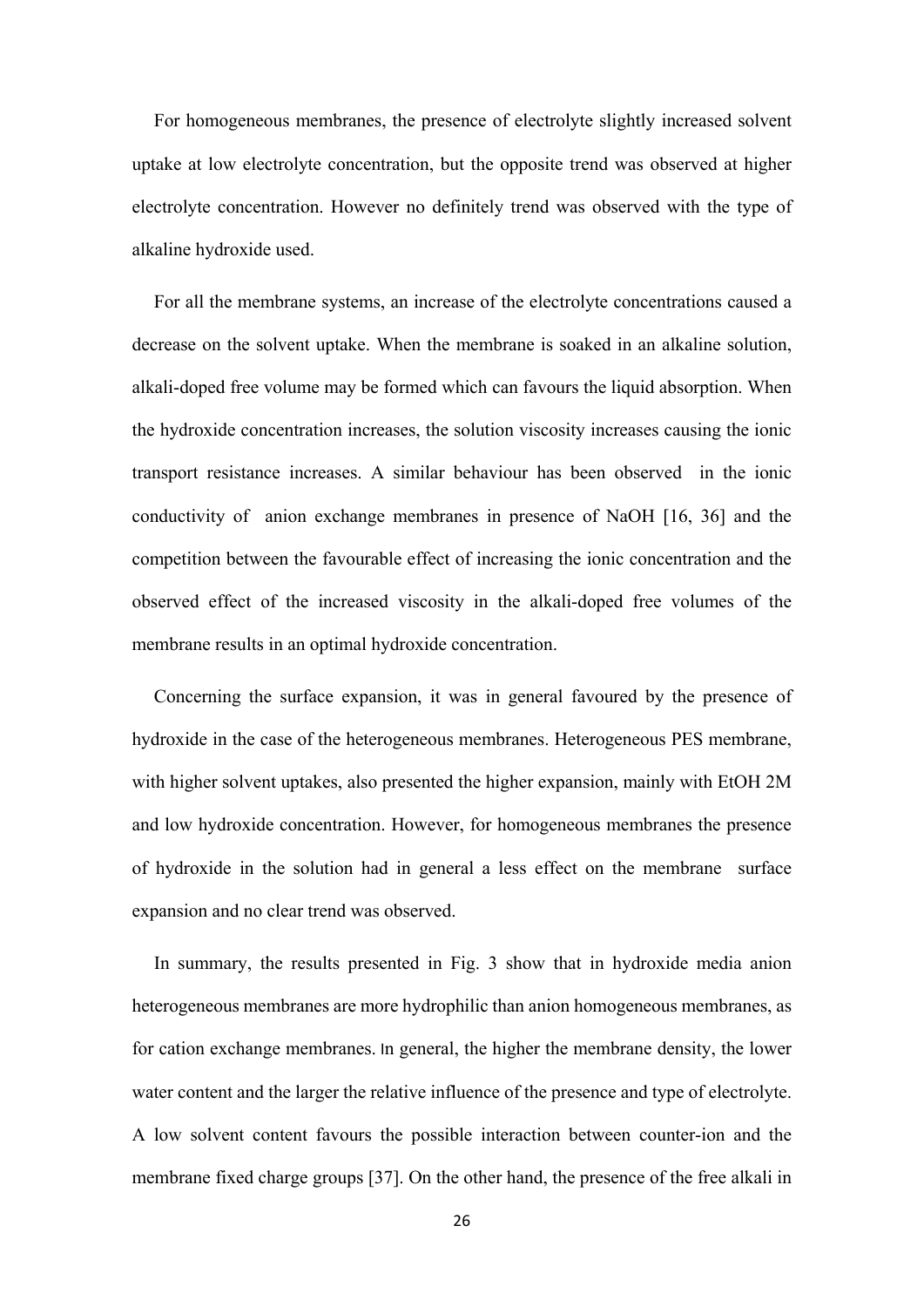the membrane matrix would lead to the reduced intermolecular forces as a result of the increased separation distance. Therefore, the tensile strength of the membranes would be much smaller than in absence of doping.

#### *3.2.2. Fixed charge concentration*

The membrane fixed charge concentration has been estimated, in the case of aqueous solution, for all the hydroxides and concentrations. The densities of aqueous hydroxide solutions used in Eq. (7) were taken from data in references [38-41]. The obtained results are shown in Fig. 4.



**Fig. 4-**Fixed charge concentration for the investigated membranes in hydroxide aqueous solutions. Lines are only visual guides.

 As it can be observed, the presence of hydroxide in the solution causes the membrane fixed charge concentration decreases a low electrolyte concentration, being the observed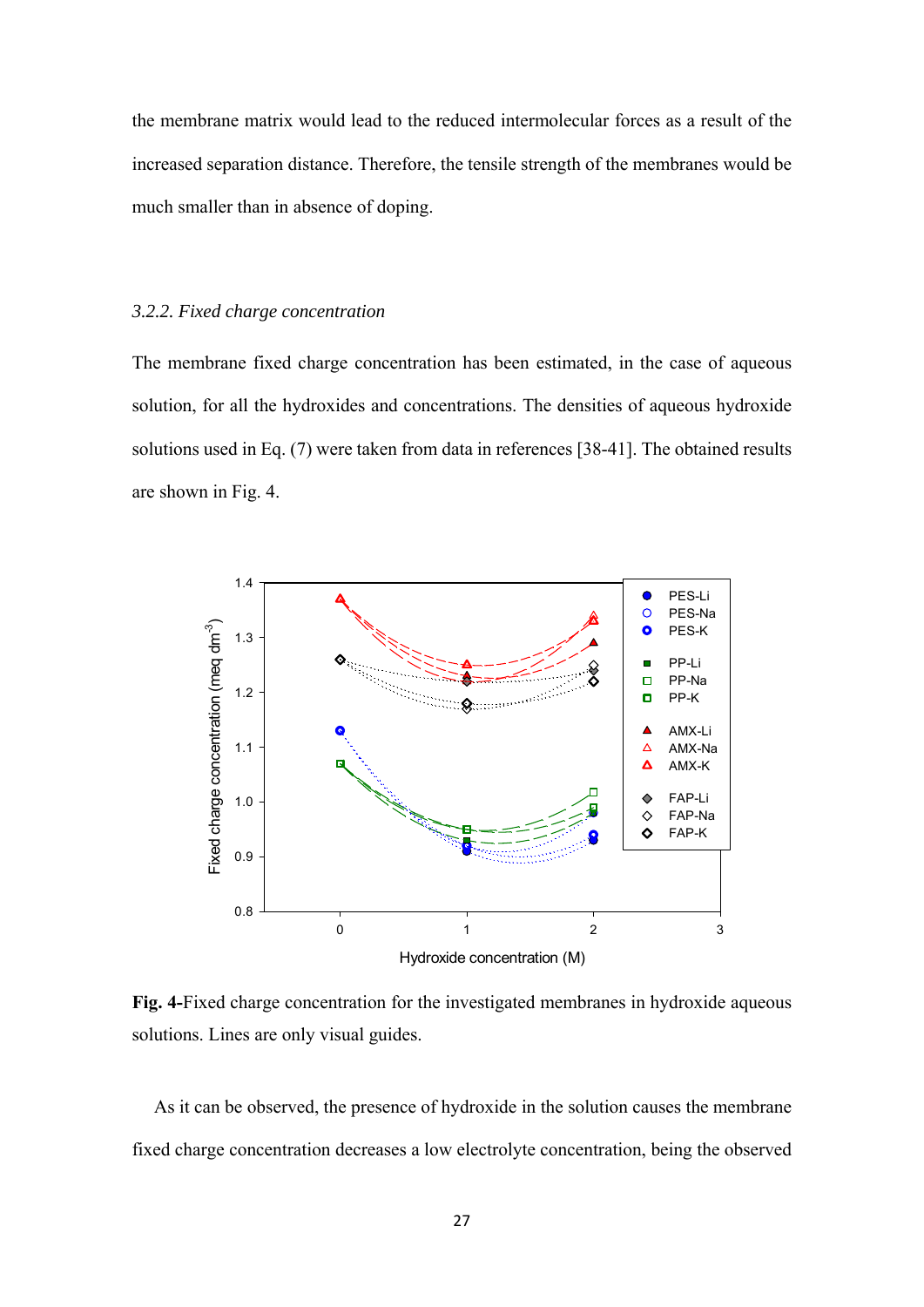decrease higher for heterogeneous membranes. However, when the hydroxide concentration increased, an increase of this parameter was observed. This result was similar for all the investigated membranes and it would indicate that a minimum hydroxide concentration would be necessary to increase the charge fixed concentration of the membrane by adding a hydroxide. Homogeneous membranes presented larger charge fixed concentrations, due to their lower uptake, independently of the presence and nature of the hydroxide. In general, the influence of the type of hydroxide is small for all the membranes, although it tends to increase when the hydroxide concentration increases. The homogeneous membrane AMX presented the higher fixed charge concentration.

# **4. Conclusions**

Liquid uptake is an important endowment of ion-exchange membranes and has significant effect on separation phenomena, dimensional as well as mechanical properties. The dissociation of charged functional groups could be promoted by the presence of water molecules inside the membrane matrix and so it is very important for the transport of ions. As water is also known to assist the mass transport of alcohol and oxygen in a fuel cell, the solvent uptake measurement could serve as a quantitative measure of membrane performance for a direct alcohol fuel cell application as well. In this work, four commercial polymeric anion-exchange membranes –two heterogeneous and two homogeneous- were compared in terms of swelling properties. The effect of an alkaline medium is analyzed. It is experimentally found that: (i) The membrane structure strongly affects the membrane swelling properties. (ii) Liquid uptake and expansion are higher with water-alcohol mixtures than with pure liquids for heterogeneous membranes. For homogeneous membranes, the influence of the type of solvent is small. (iii) Regardless of the alkali-metal doping, heterogeneous membranes present higher liquid uptakes and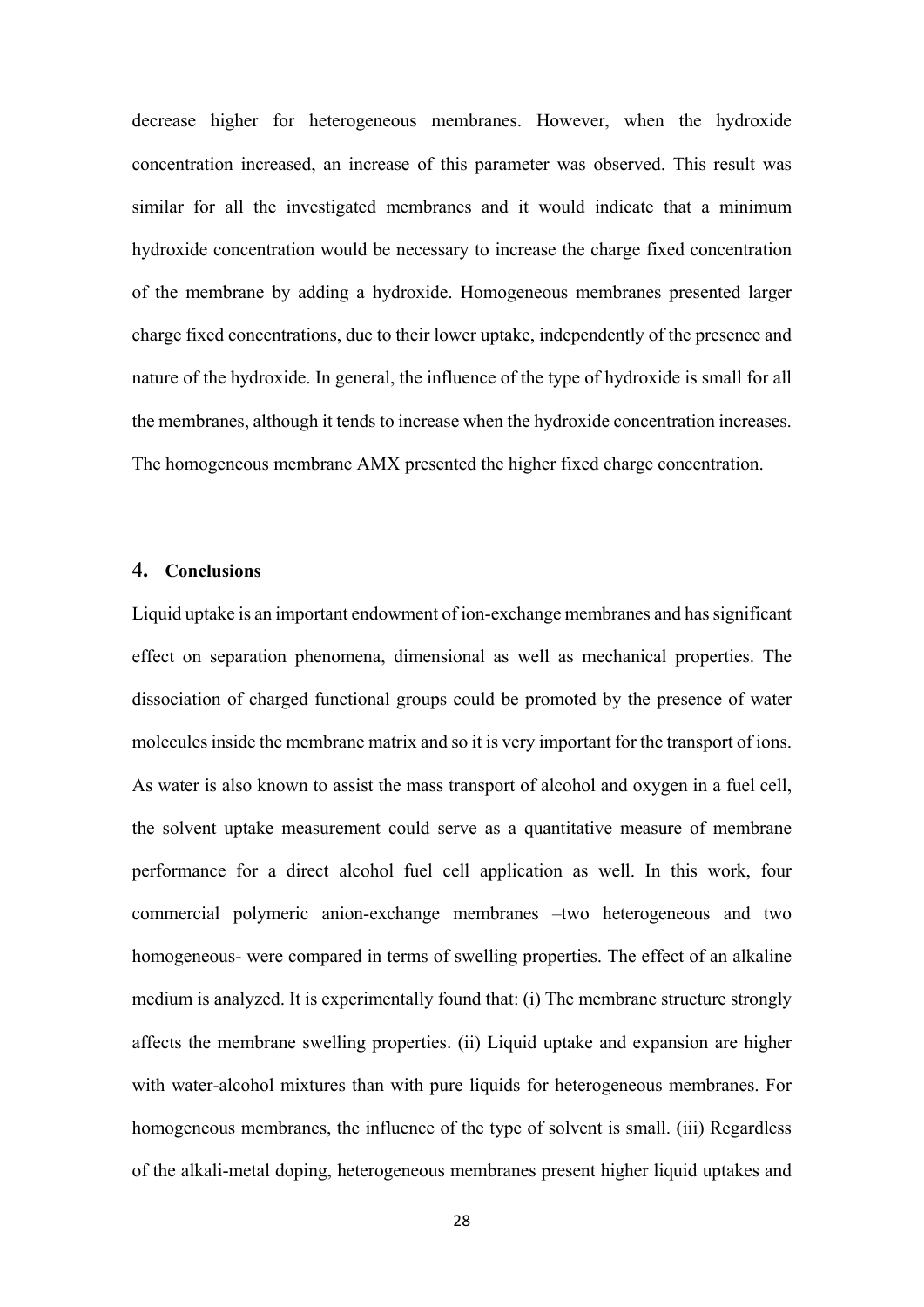dimensional changes. (iv) The effect of an added hydroxide in the solvent on the membrane water uptake is strong. In general, the higher the membrane density, the lower water content and the larger the relative influence of the presence and type of electrolyte. Concerning the surface expansion, it was in general favoured by the presence of hydroxide in the case of heterogeneous membranes and with a less effect on the homogeneous membranes. As a high liquid uptake will lead to a higher ionic conductivity of the membrane in low-temperature fuel cells, these results suggest a better behaviour of heterogeneous membrane in relation to the electric conductivity.

# **Acknowledgments**

Financial support of this work by Banco de Santander and Universidad Complutense de Madrid within the framework of Project 910358 UCM Research Group-GR3/14 is gratefully acknowledged.

# REFERENCES

- [1] Dyer K. Fuel cells for portable applications. J Power Sources. 2002;106: 31-34.
- [2] Antolini E, Gonzalez ER. Alkaline direct alcohol fuel cells. J Power Sources 2010;195:3431-3450.
- [3] García-Nieto D, Barragán VM. A comparative study of the electro-osmotic behavior of cation and anion exchange membranes in alcohol-water media. Electrochim Acta 2015;184:166-176.
- [4] Matsuoka K, Iriyama Y, Abe T, Matsuoka M, Ogumi Z. Alkaline direct alcohol fuel cells using an anion exchange membrane. J Power Sources 2005;150:27-31.
- [5] Yu EH, Krewer U, Scott K. Principles and Materials Aspects of direct alkaline alcohol fuel cells. Energies 2010;3:1499-1528.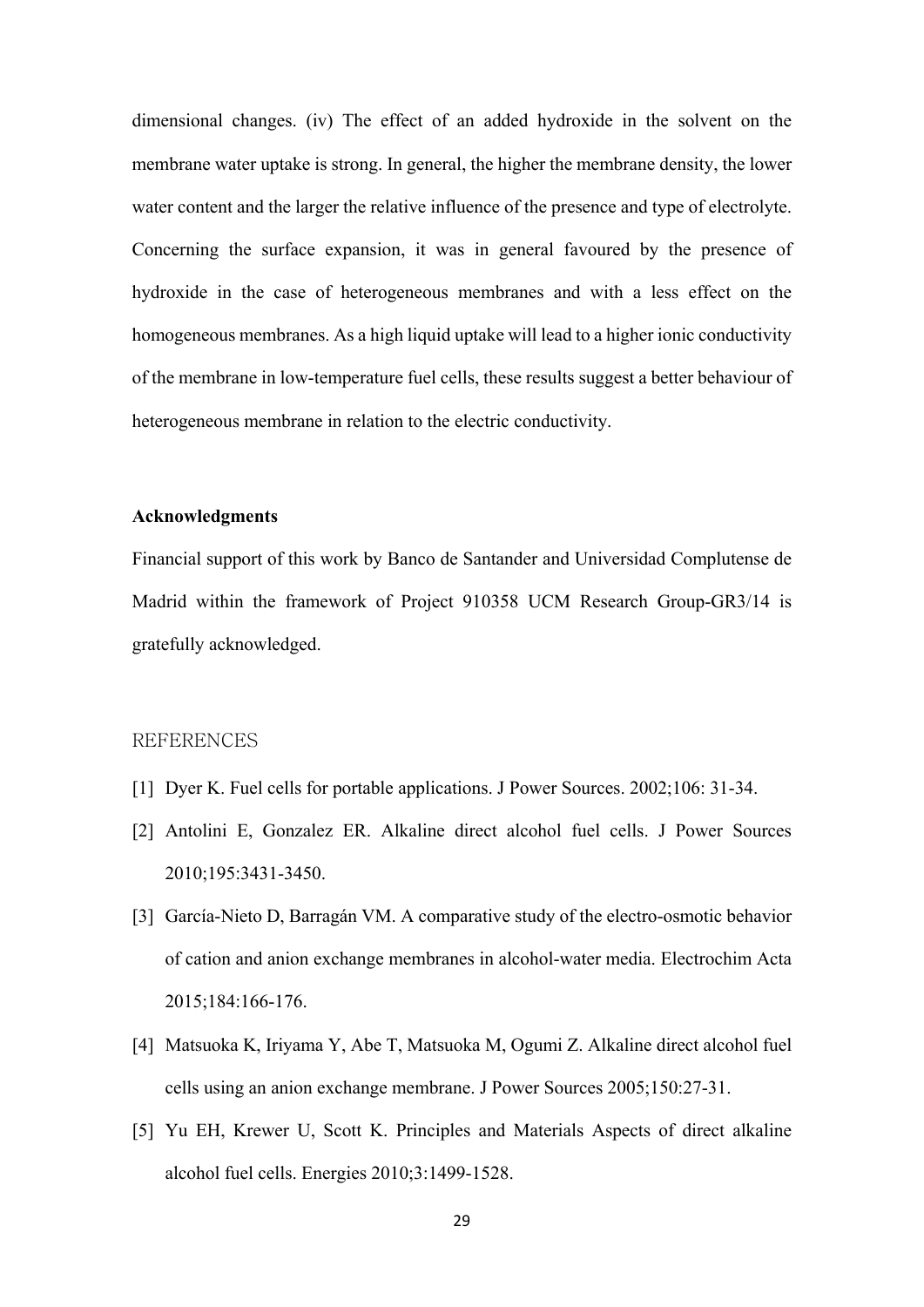- [6] Merle G, Wessling M, Nijmeijer K. Anion exchange membranes for alkaline fuel cells: A review. J Membrane Sci 2011;377:1-35.
- [7] Cheng J, He G, Zhang F. A mini-review on anion exchange membranes for fuel cell applications: stability issue and addressing strategies. Int J Hydrogen Energ 2015;40:7348-7360.
- [8] Agel E, Bouet J, Fauvarque JF. Characterization and use of anionic membranes for alkaline fuel cells. J Power Sources 2001;101:267-274.
- [9] Kreuer KD. Ion conducting membranes for fuel cells and other electrochemical devices. Chem Mater 2014;26:361-380.
- [10] Carmo M, Frizt DL, Merge J, Stolen D. A comprehensive review on PEM water electrolysis. Int J Hydrogen Energ 2013;38:4901-4934.
- [11] Veerman J, Jong RM, Saakes M, Metz SJ, Harmsen GJ. Reverse electrodialysis: Comparison of six commercial membrane pairs on the themodynamic efficiency and power density. J Membrane Sci 2009;343:7-15.
- [12] Balster J, Pünt I, Stamatialis DF, Lammers K, Verver AB, Wessling M. Electrochemical acidification of milk by whey desalination. J Membrane Sci 2007;303:213-220.
- [13] Souilah O, Akretche DE, Amara M. Water reuse of an industrial effluent by mean of electrodeionisation. Desalination 2004;167:49-54.
- [14] Karas F, Hnát J, Paidar M, Schauer J, Bouzek K. Determination of the ion-exchange capacity of anion-elective membranes. Int J Hydrogen Energ 2014;39:5054-5062.
- [15] Li YS, Zhao TS, Yang WW. Measurements of water uptake and transport properties in anion-exchange membranes. Int J Hydrogen Energ 2010;35:5656-5665.
- [16] An L, Zhao TS, Wu QX, Zeng L. Comparison of different types of membranes in alkaline direct ethanol fuel cells. Int J Hydrogen Energ 2012:37:14536-14542.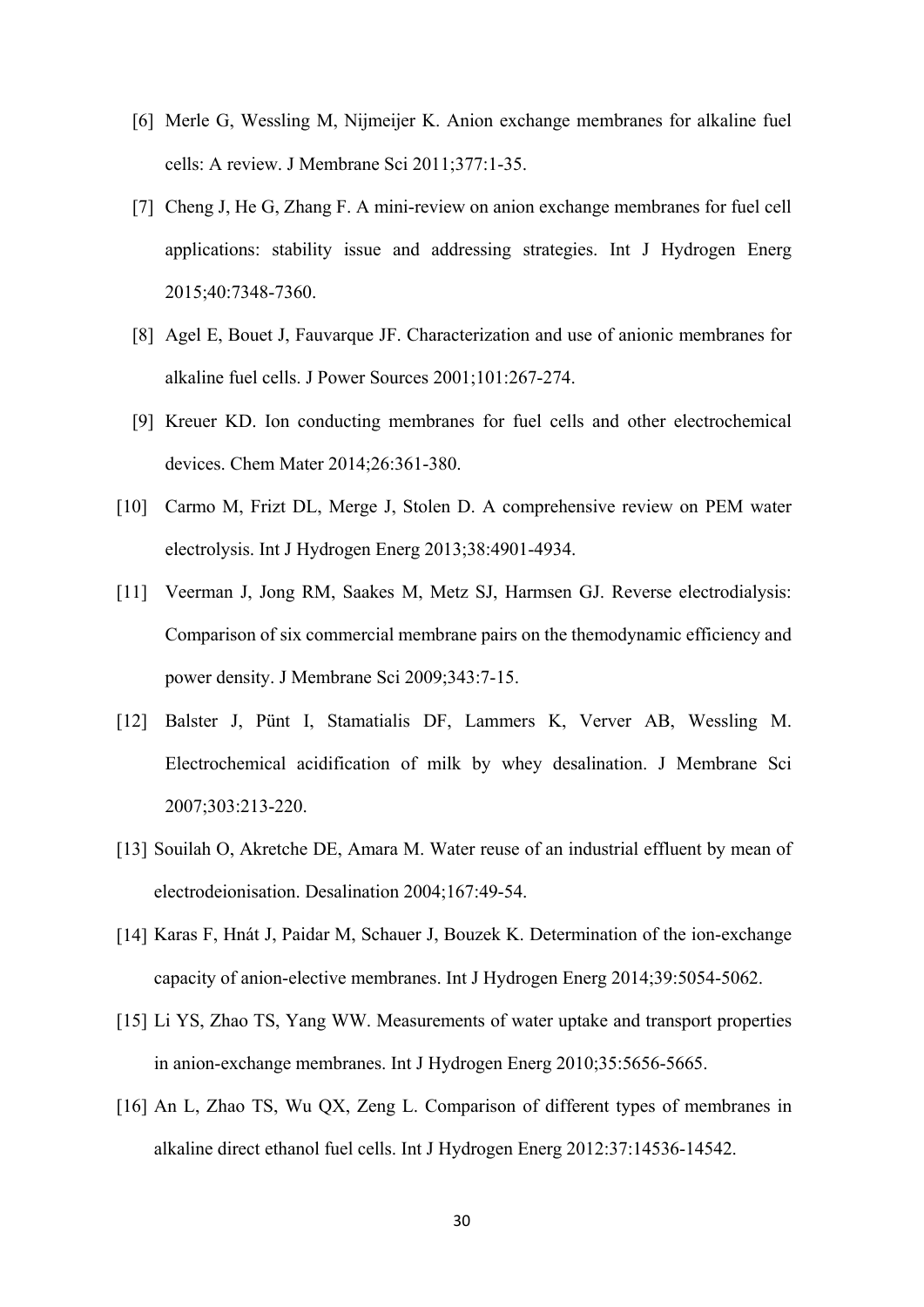- [17] Wang X, McClure JP, Fedkiw PS. Transport properties of proton- and hydroxideexchange membranes for fuel cells. Electrochim Acta 2012;79:126-132.
- [18] Han KW, Ko KH, Abu-Hakmeh K, Bae C, Sohn YJ, Jang SS. Molecular dynamics simulation study of a polysulfone-based anion exchange membrane in comparison with the proton exchange membrane. J Phys Chem C 2014;118:12577-12587.
- [19] Gao TZ, Kandel BS, Oh SJ. Properties of poly(vynil alcohol)-based composite membranes for direct methanol fuel cell applications. J Chin Chem Soc-Taip 2007;54:1485-1494.
- [20] Verjulio RW, Santander J, Sabaté N, Esquivel JP, Torres-Herrero N, Habrioux A, Alonso-Vante N. Fabrication and evaluation of a passive alkaline membrane micro direct methanol fuel cell. Int J Hydrogen Energ 2014:39:5406-5413.
- [21] http://www.tokuyama-a.com/ion\_exchange.php; 2003 [accessed 12.03.16].
- [22] http://www.ralex.eu/Membrany/Uvod.aspx; 2003 [accessed 12.03.16].
- [23] http://www.eetcorp.com/lts/membraneproperties.pdf; 2003 [accessed 12.03.16].
- [24] http://www.fumatech.com/NR/rdonlyres/EEC52087-35BF-4F88-A682- C2306172FC93/0/5667 Fumatech fumasep Einzelseiten.pdf; 2003 [accessed] 12.03.16].
- [25] González B, Calvar N, Gómez E, Dominguez A. Density, dynamic viscosity, and derived properties of binary mixtures of methanol or ethanol with water, ethyl acetate, and methyl acetate at  $T = 293.15$ , 298.15, and 303.15 K. J Chem Thermodyn 2007:39:1578-1588.
- [26] Pang FM, Seng CE, Teng TT, Ibrahim MH. Densities and viscosities of aqueous solutions of 1-propanol and 2-propanol at temperatures from 293.15 K to 333.15 K. J Mol Liq 2007:136:71-78.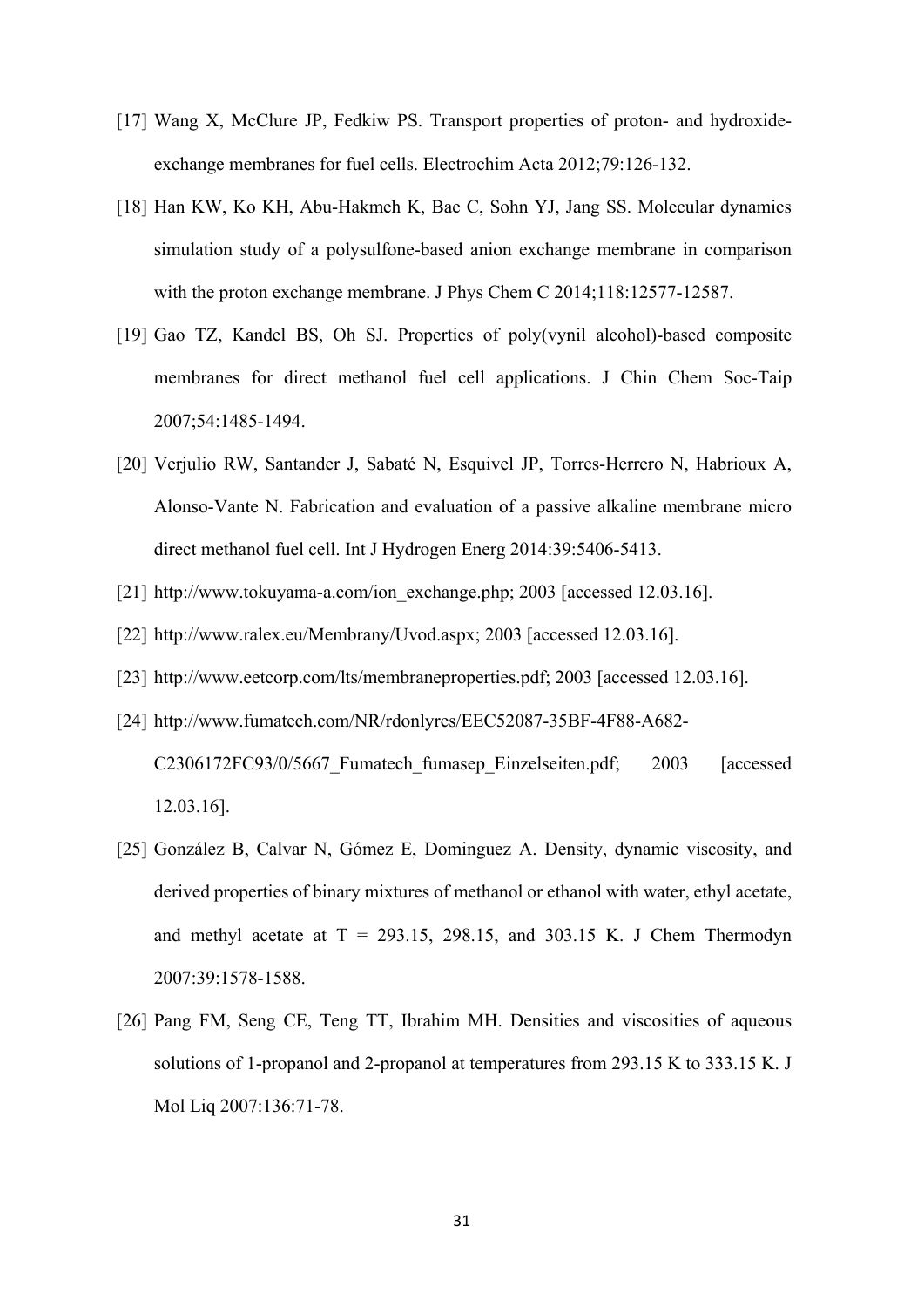- [27] Strathmann H. Ion-Exchange Membrane Separation Processes. In: Membrane Science and Technology Series, Amsterdam: Elsevier; 2004.
- [28] Li YS, Zhao TS, Yang WW. Measurements of water uptake and transport properties in anion-exchange membranes. Int J Hydrogen Energ 2010;35:5656-5665.
- [29] Zeng L, Zhao TS, An L, Zhao G, Yan XH. Physicochemical properties of alkaline doped polybenzimidazole membranes for anion exchange membrane fuel cells. J Membrane Sci 2015;493:340-348.
- [30] Randová A, Hovorka S, Izák P, Bartovská L. Swelling of Nafion in methanol-waterinorganic salt ternary mixtures. J Electroanal Chem 2008;616:117-121.
- [31] Morris DR, Sun X. Water-sorption and transport properties of Nafion 117. J Appl Polym Sci 1993;50:1445-1442.
- [32] Godino MP, Barragán VM, Villaluenga JPG, Izquierdo-Gil MP, Ruiz-Bauzá C, Seoane B. Liquid transport through sulfonated cation-exchange membranes for different water-alcohol solutions. Chem Ing 2010;162:643-648.
- [33] Barragán VM, Muñoz S. Influence of a Microwave irradiation on the swelling and permeation properties of a Nafion membrane. J Membrane Sep Technol 2015;4:32-39.
- [34] Mizutani Y. Structure of ion exchange membranes. J Membrane Sci 1990;49:212-144.
- [35] Lehmani A, Turq P, Périé M, Périé J, Simonin J-P. Ion transport in Nafion 117 membrane. J Electroanal Chem 1997;428:81-89.
- [36] Agel E, Bouet J, Fauvarque JF. Characterization and use of anionic membranes for alkaline fuel cells. J Power Sources 2001;101:267-274.
- [37] Barragán VM, Pérez-Haro MJ. Correlations between water uptake and effective fixed charge concentration at high univalent electrolyte concentrations in sulfonated polymer cation-exchange membranes with different morphology. Electrochim Acta 2011;56:8630-8637.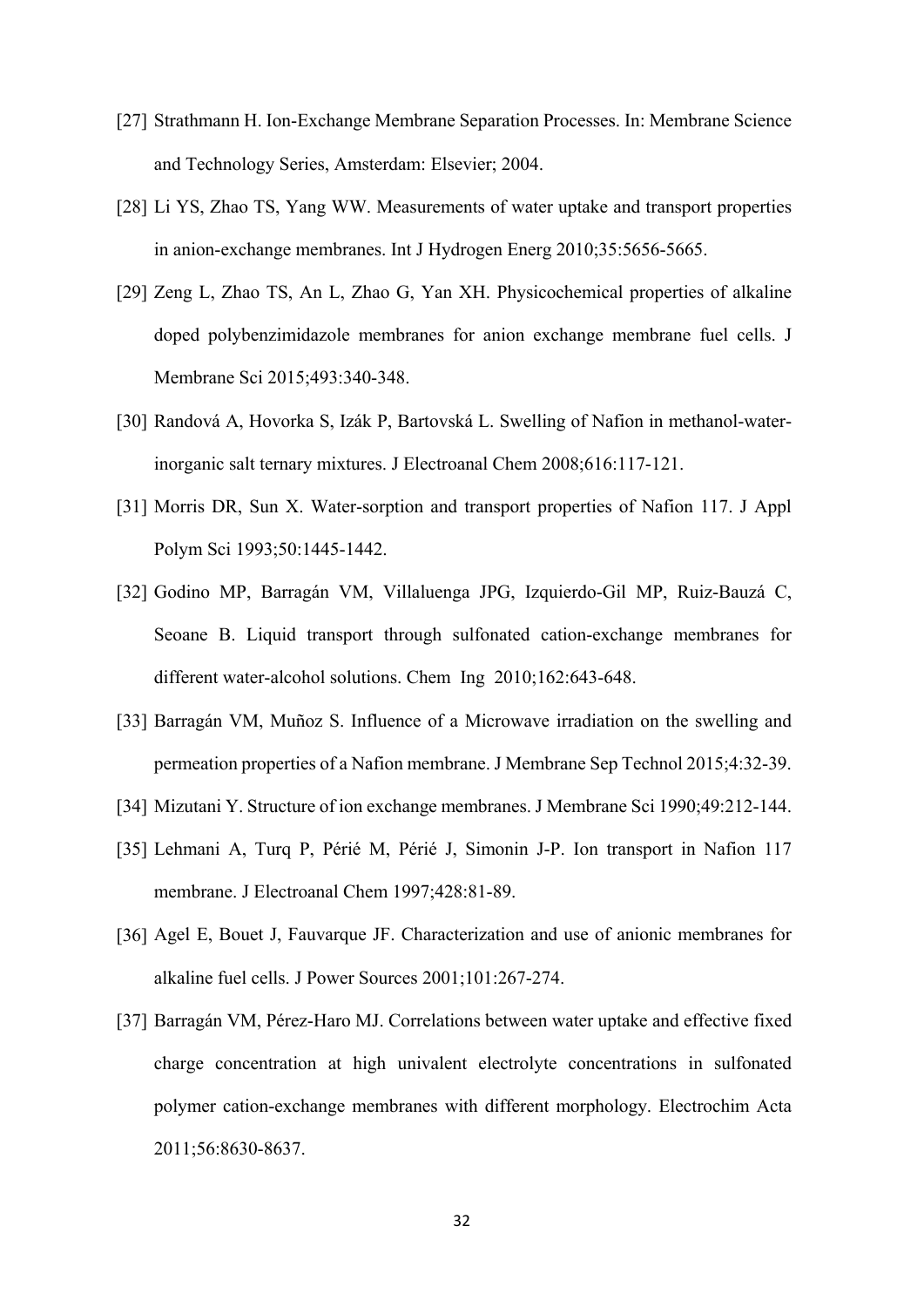- [38] http://www.solvaychemicals.com; 2003 [accessed 12.03.16].
- [39] Akerlof G, Bender P. The density of aqueous solution of potassium hydroxide. J Am Chem Soc 1941;63:1085-1088.
- [40] Sipos PM, Hefter G, May PM. Viscosities and densities of highly concentrated aqueous MOH solutions ( $M+= Na+$ ,  $K+$ , Li+ Cs+, (CH<sub>3</sub>)4N+) at 25<sup>o</sup>C. J Chem Eng Data 2000;45:613-617.
- [41] Corti HR, Fernández Prini R, Svarc F. Densities and partial molar volumes of aqueous solutions of lithium, sodium and potassium hydroxides up to 250ºC. J Solution Chem 1990;19:793-809.